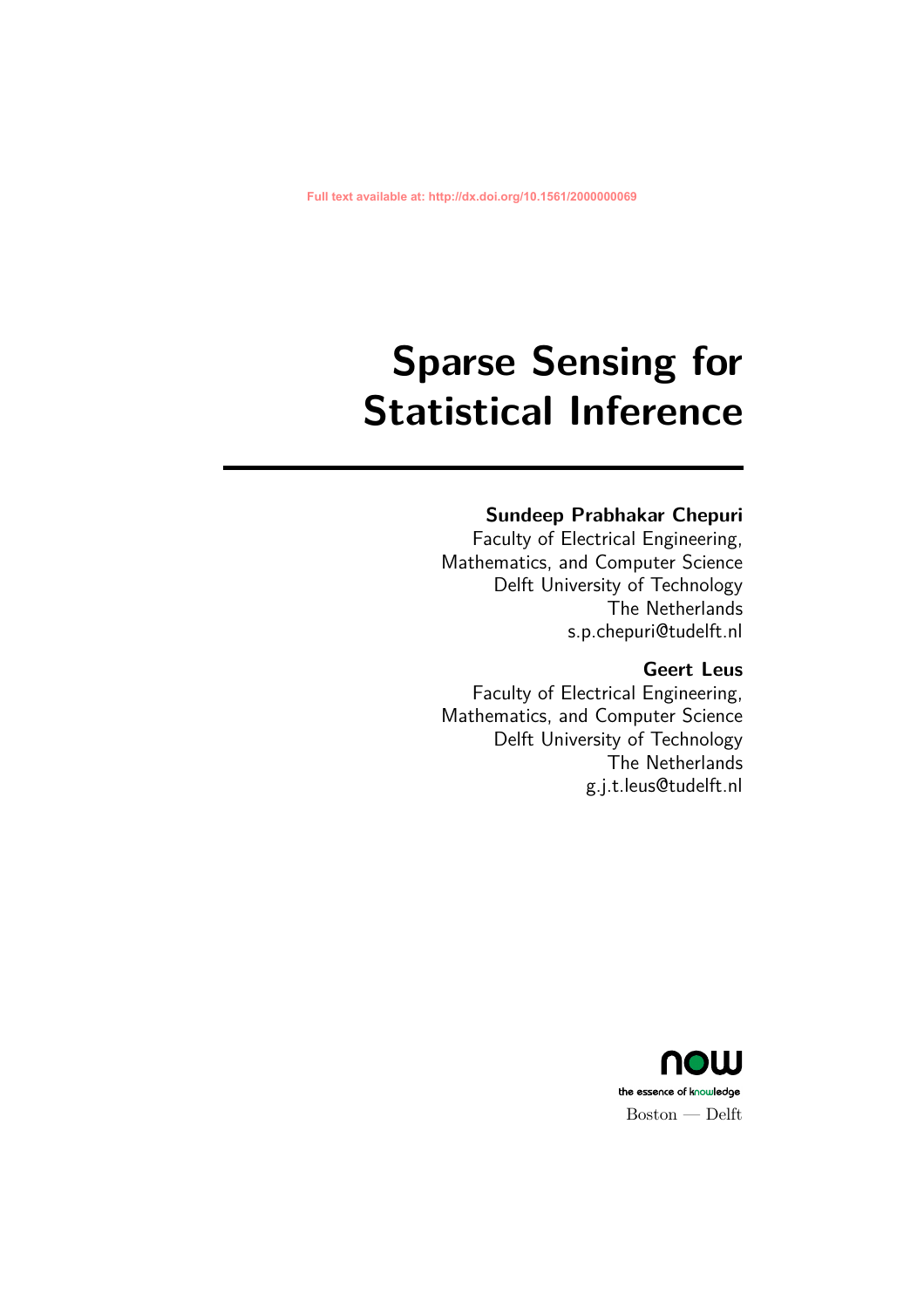# **Foundations and Trends <sup>R</sup> in Signal Processing**

*Published, sold and distributed by:* now Publishers Inc. PO Box 1024 Hanover, MA 02339 United States Tel. +1-781-985-4510 www.nowpublishers.com sales@nowpublishers.com

*Outside North America:* now Publishers Inc. PO Box 179 2600 AD Delft The Netherlands Tel. +31-6-51115274

The preferred citation for this publication is

S.P. Chepuri and G. Leus. *Sparse Sensing for Statistical Inference*. Foundations and Trends $\mathcal{B}$  in Signal Processing, vol. 9, no. 3-4, pp. 233–386, 2015.

*This Foundations and Trends*<sup>®</sup> *issue was typeset in BTEX using a class file designed by Neal Parikh. Printed on acid-free paper.*

ISBN: 978-1-68083-236-5 c 2016 S.P. Chepuri and G. Leus

All rights reserved. No part of this publication may be reproduced, stored in a retrieval system, or transmitted in any form or by any means, mechanical, photocopying, recording or otherwise, without prior written permission of the publishers.

Photocopying. In the USA: This journal is registered at the Copyright Clearance Center, Inc., 222 Rosewood Drive, Danvers, MA 01923. Authorization to photocopy items for internal or personal use, or the internal or personal use of specific clients, is granted by now Publishers Inc for users registered with the Copyright Clearance Center (CCC). The 'services' for users can be found on the internet at: www.copyright.com

For those organizations that have been granted a photocopy license, a separate system of payment has been arranged. Authorization does not extend to other kinds of copying, such as that for general distribution, for advertising or promotional purposes, for creating new collective works, or for resale. In the rest of the world: Permission to photocopy must be obtained from the copyright owner. Please apply to now Publishers Inc., PO Box 1024, Hanover, MA 02339, USA; Tel. +1 781 871 0245; www.nowpublishers.com; sales@nowpublishers.com

now Publishers Inc. has an exclusive license to publish this material worldwide. Permission to use this content must be obtained from the copyright license holder. Please apply to now Publishers, PO Box 179, 2600 AD Delft, The Netherlands, www.nowpublishers.com; e-mail: sales@nowpublishers.com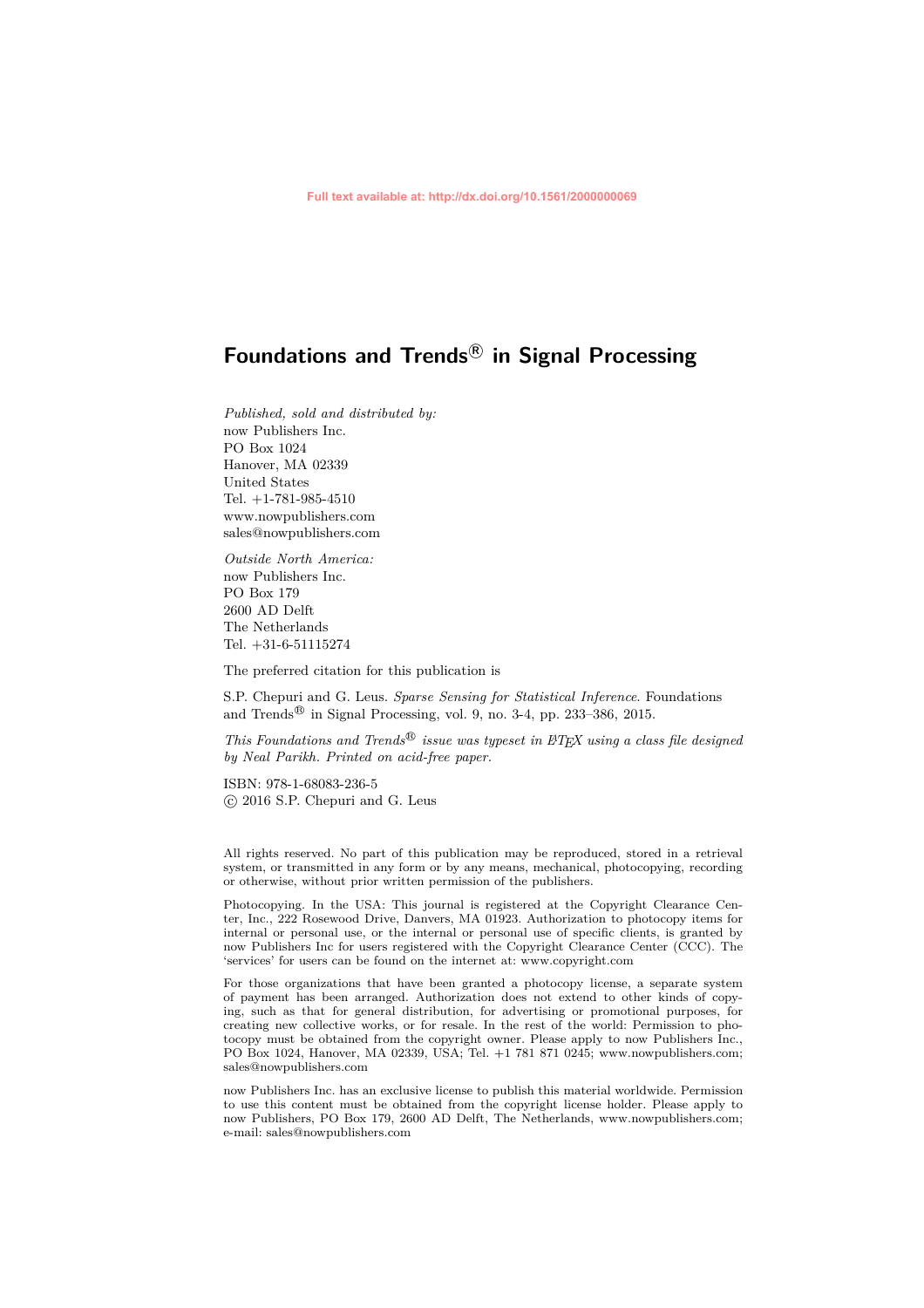# **Foundations and Trends <sup>R</sup> in Signal Processing** Volume 9, Issue 3-4, 2015 **Editorial Board**

#### **Editor-in-Chief**

**Yonina Eldar** Technion - Israel Institute of Technology Israel

#### **Editors**

| Robert M. Gray             | Sheila Hemami           |
|----------------------------|-------------------------|
| Founding Editor-in-Chief   | Northeastern University |
| <i>Stanford University</i> | Lina Karam              |
| Pao-Chi Chang              | Arizona State U         |
| NCU, Taiwan                | Nick Kingsbury          |
| Pamela Cosman              | University of Cambridge |
| UC San Diego               | Alex Kot                |
| Michelle Effros            | NTU, Singapore          |
| Caltech                    | Jelena Kovacevic        |
| Yariv Ephraim              | CMU                     |
| GMU                        | Geert Leus              |
| Alfonso Farina             | TU Delft                |
| Selex ES                   | Jia Li                  |
| Sadaoki Furui              | Penn State              |
| Tokyo Tech                 | Henrique Malvar         |
| Georgios Giannakis         | Microsoft Research      |
| University of Minnesota    | B.S. Manjunath          |
| Vivek Goyal                | UC Santa Barbara        |
| Boston University          | Urbashi Mitra           |
| Sinan Gunturk              | USC                     |
| Courant Institute          | Björn Ottersten         |
| Christine Guillemot        | <b>KTH</b> Stockholm    |
| <i>INRIA</i>               | Thrasos Pappas          |
| Robert W. Heath, Jr.       | Northwestern University |
| UT Austin                  |                         |

Vincent Poor *Princeton University* Anna Scaglione *UC Davis* Mihaela van der Shaar *UCLA* Nicholas D. Sidiropoulos *TU Crete* Michael Unser *EPFL* P. P. Vaidyanathan *Caltech* Ami Wiesel *Hebrew U* Min Wu *University of Maryland* Josiane Zerubia *INRIA*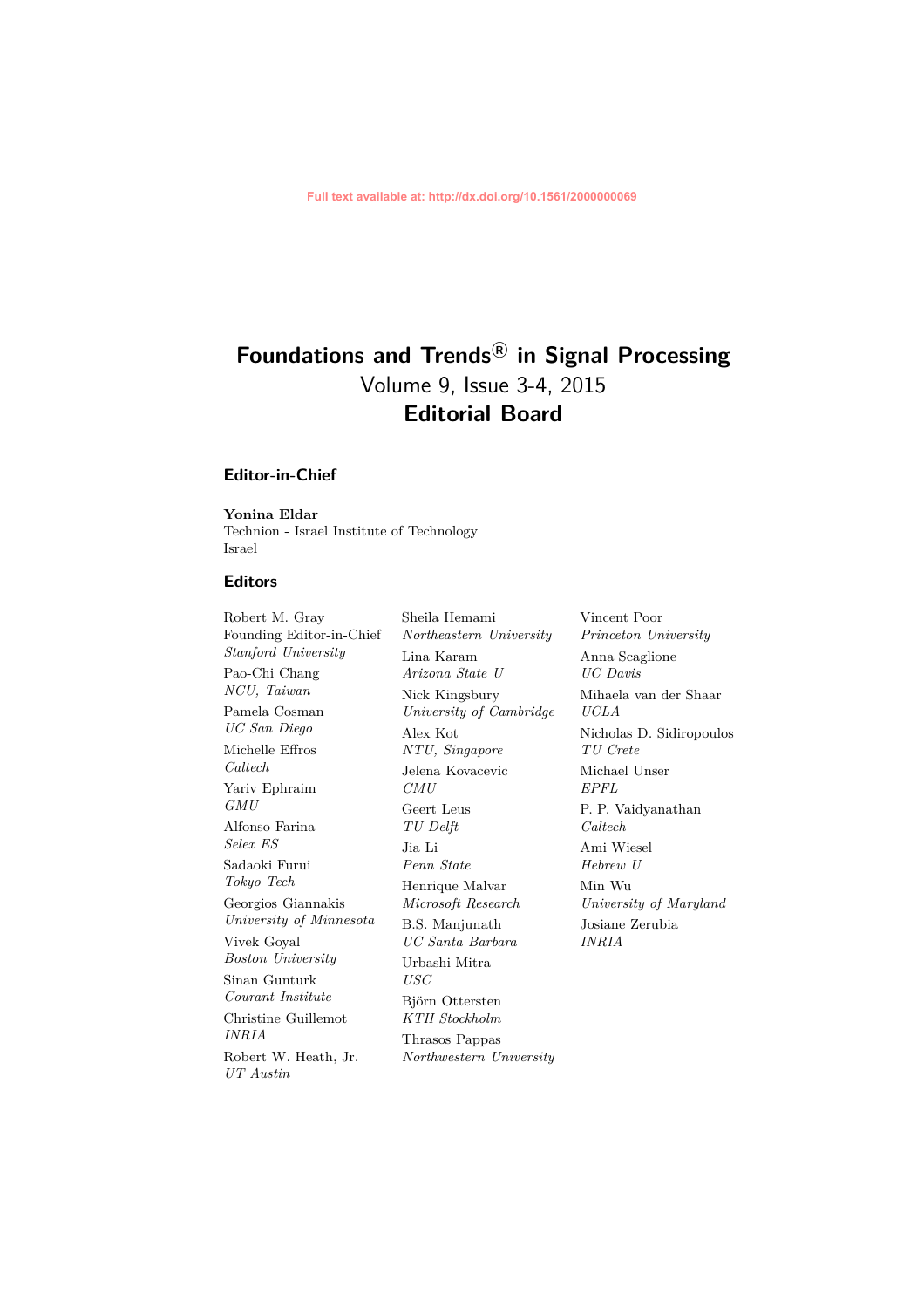# **Editorial Scope**

### **Topics**

Foundations and Trends<sup>®</sup> in Signal Processing publishes survey and tutorial articles in the following topics:

- Adaptive signal processing
- Audio signal processing
- Biological and biomedical signal processing
- Complexity in signal processing
- Digital signal processing
- Distributed and network signal processing
- Image and video processing
- Linear and nonlinear filtering
- Multidimensional signal processing
- Multimodal signal processing
- Multirate signal processing
- Multiresolution signal processing
- Nonlinear signal processing
- Randomized algorithms in signal processing
- Sensor and multiple source signal processing, source separation

#### • Signal decompositions, subband and transform methods, sparse representations

- Signal processing for communications
- Signal processing for security and forensic analysis, biometric signal processing
- Signal quantization, sampling, analog-to-digital conversion, coding and compression
- Signal reconstruction, digital-to-analog conversion, enhancement, decoding and inverse problems
- Speech/audio/image/video compression
- Speech and spoken language processing
- Statistical/machine learning
- Statistical signal processing

### **Information for Librarians**

Foundations and Trends<sup>®</sup> in Signal Processing, 2015, Volume 9, 4 issues. ISSN paper version 1932-8346. ISSN online version 1932-8354. Also available as a combined paper and online subscription.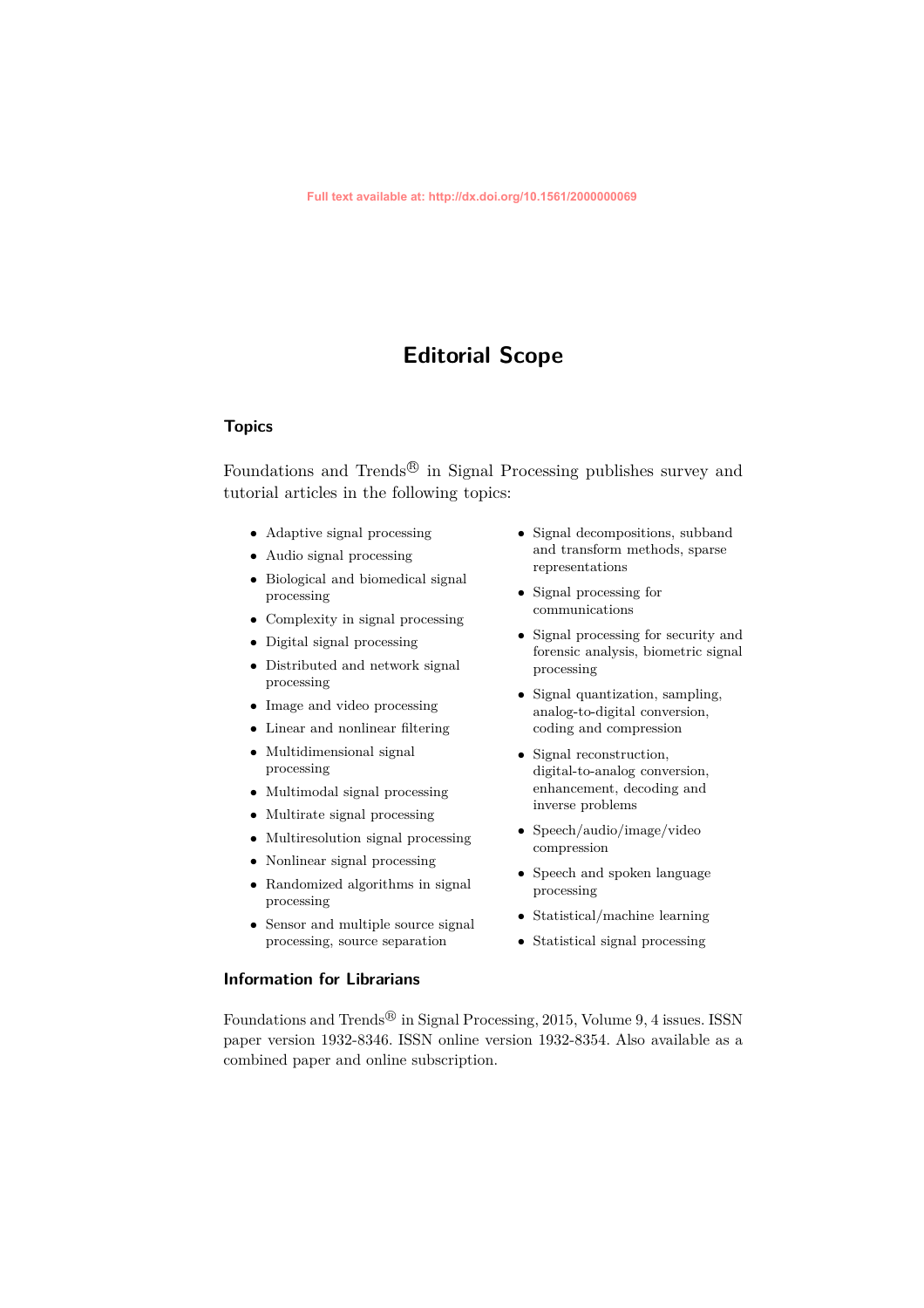Foundations and Trends<sup>®</sup> in Signal Processing Vol. 9, No. 3-4 (2015) 233–386 c 2016 S.P. Chepuri and G. Leus DOI: 10.1561/2000000069



# **Sparse Sensing for Statistical Inference**

Sundeep Prabhakar Chepuri Faculty of Electrical Engineering, Mathematics, and Computer Science Delft University of Technology The Netherlands s.p.chepuri@tudelft.nl

Geert Leus Faculty of Electrical Engineering, Mathematics, and Computer Science Delft University of Technology The Netherlands g.j.t.leus@tudelft.nl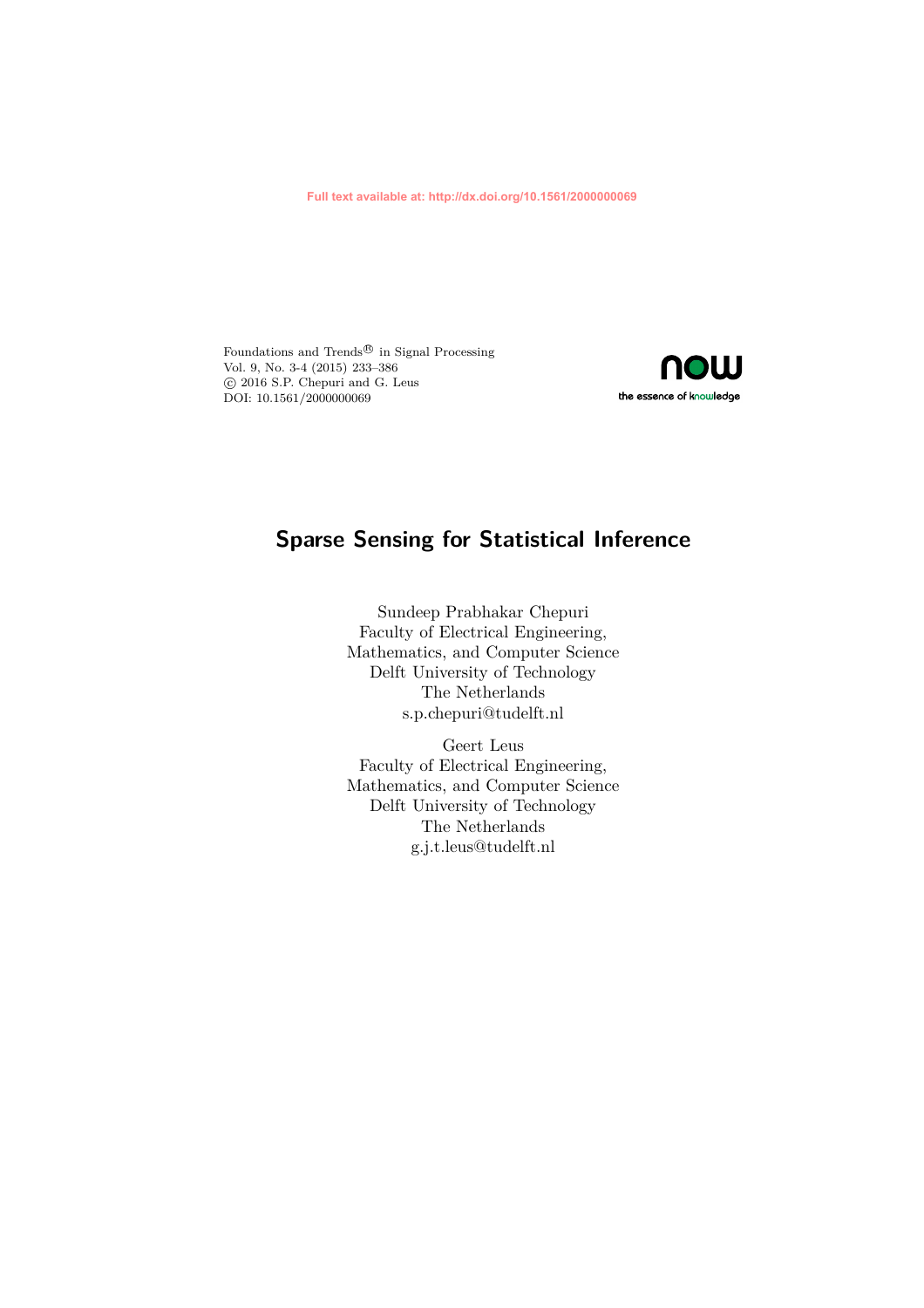# **Contents**

| 1 | <b>Introduction</b> |                                                                                              |                |
|---|---------------------|----------------------------------------------------------------------------------------------|----------------|
|   | 1.1                 | Pervasive sensors and data deluge                                                            | $\overline{2}$ |
|   | 1.2                 |                                                                                              | 6              |
| 2 |                     | <b>Sparse Sensing</b>                                                                        | 10             |
|   | 2.1                 |                                                                                              | 10             |
|   | 2.2                 |                                                                                              | 11             |
|   | 2.3                 |                                                                                              | 14             |
|   | 2.4                 |                                                                                              | 15             |
|   | 2.5                 | Sparse sensing versus compressive sensing rational contacts                                  | 16             |
|   | 2.6                 |                                                                                              | 17             |
|   | 2.7                 | Relation to design of experiments                                                            | 23             |
|   | 2.8                 |                                                                                              | 23             |
| 3 |                     | <b>Sparse Sensing for Estimation</b>                                                         | 25             |
|   | 3.1                 |                                                                                              | 25             |
|   | 3.2                 | Sensing nonlinear observations                                                               | 28             |
|   | 3.3                 | $f(\boldsymbol{w})$ for estimation $\ldots \ldots \ldots \ldots \ldots \ldots \ldots \ldots$ | 28             |
|   | 3.4                 |                                                                                              | 33             |
|   | 3.5                 |                                                                                              | 35             |
|   | 3.6                 | Numerical example: sensor placement resonances in the sensus in the Numerical sexual sensus. | 48             |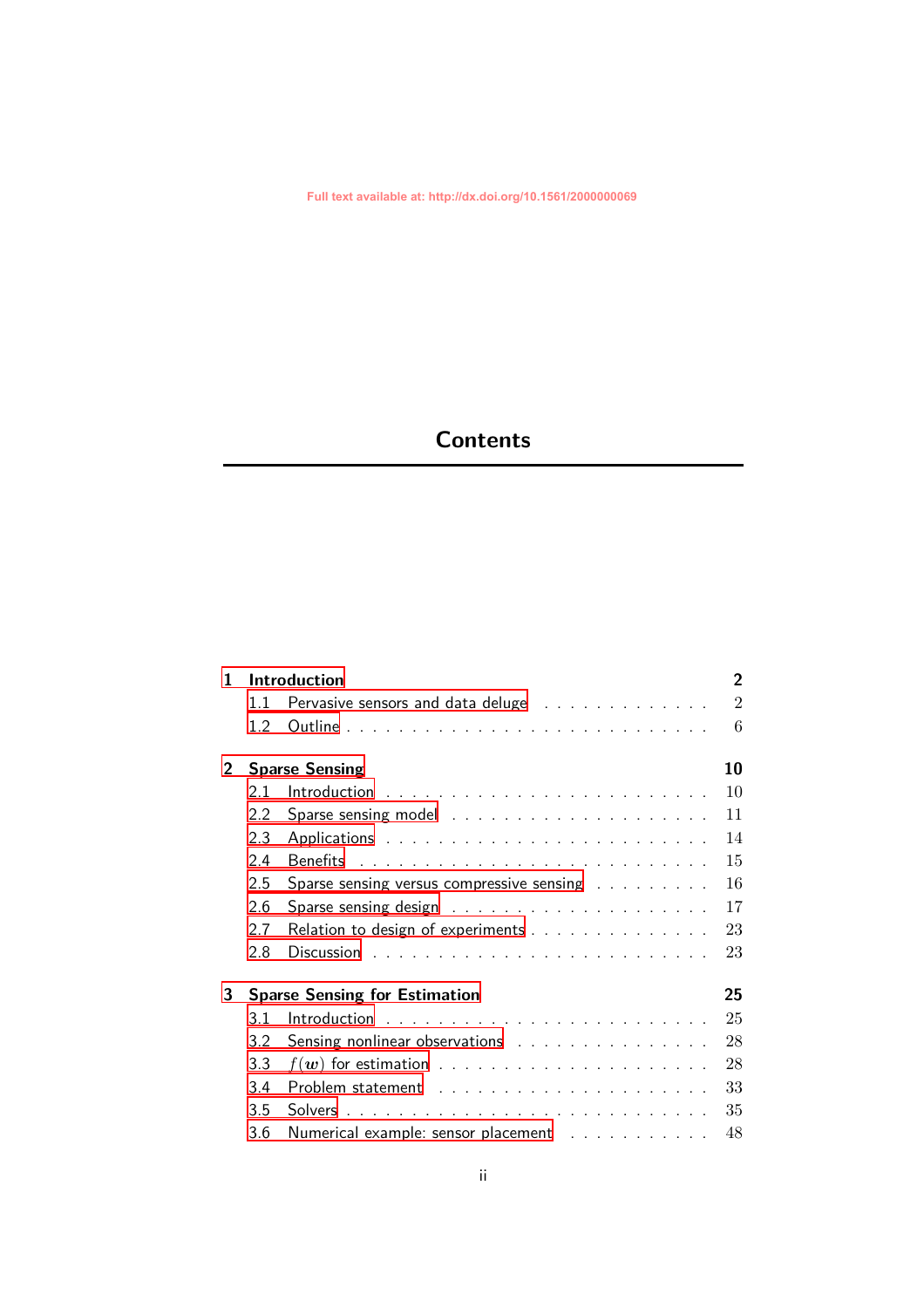|   |     | iii                                                                                                                   |
|---|-----|-----------------------------------------------------------------------------------------------------------------------|
|   |     |                                                                                                                       |
|   | 3.7 | 54                                                                                                                    |
|   | 3.8 | 59                                                                                                                    |
|   | 3.A | 59                                                                                                                    |
|   | 3.B | Projected Newton's method<br>61                                                                                       |
|   | 3.C | 62                                                                                                                    |
| 4 |     | 63<br><b>Sparse Sensing for Filtering</b>                                                                             |
|   | 4.1 | 63                                                                                                                    |
|   | 4.2 | 66<br>Sensing time-varying observations                                                                               |
|   | 4.3 | 67<br>$f(\boldsymbol{w})$ for filtering $\quad \ldots \ldots \ldots \ldots \ldots \ldots \ldots \ldots \ldots \ldots$ |
|   | 4.4 | 69                                                                                                                    |
|   | 4.5 | 71                                                                                                                    |
|   | 4.6 | 73<br>Numerical example: sensor scheduling rational contracts                                                         |
|   | 4.7 | 77                                                                                                                    |
|   | 4.8 | 79                                                                                                                    |
|   | 4.9 | 85                                                                                                                    |
|   | 4.A | 85                                                                                                                    |
| 5 |     | 87<br><b>Sparse Sensing for Detection</b>                                                                             |
|   | 5.1 | 87                                                                                                                    |
|   | 5.2 | Sensing conditionally distributed observations<br>89                                                                  |
|   | 5.3 | 90                                                                                                                    |
|   | 5.4 | 91                                                                                                                    |
|   | 5.5 | 98                                                                                                                    |
|   | 5.6 | 101                                                                                                                   |
|   | 5.7 | 107                                                                                                                   |
|   | 5.8 | 118                                                                                                                   |
|   | 5.A | 119                                                                                                                   |
|   | 5.B | 120                                                                                                                   |
|   | 5.C | Proof of Proposition 5.2<br>121                                                                                       |
|   | 5.D | Expressions for $f_0(\boldsymbol{w})$ and $f_1(\boldsymbol{w})$<br>121                                                |
|   |     |                                                                                                                       |
| 6 |     | <b>Continuous Sparse Sensing</b><br>124                                                                               |
|   | 6.1 | 124                                                                                                                   |
|   | 6.2 | 125                                                                                                                   |
|   | 6.3 | Sensing model based on binning<br>128                                                                                 |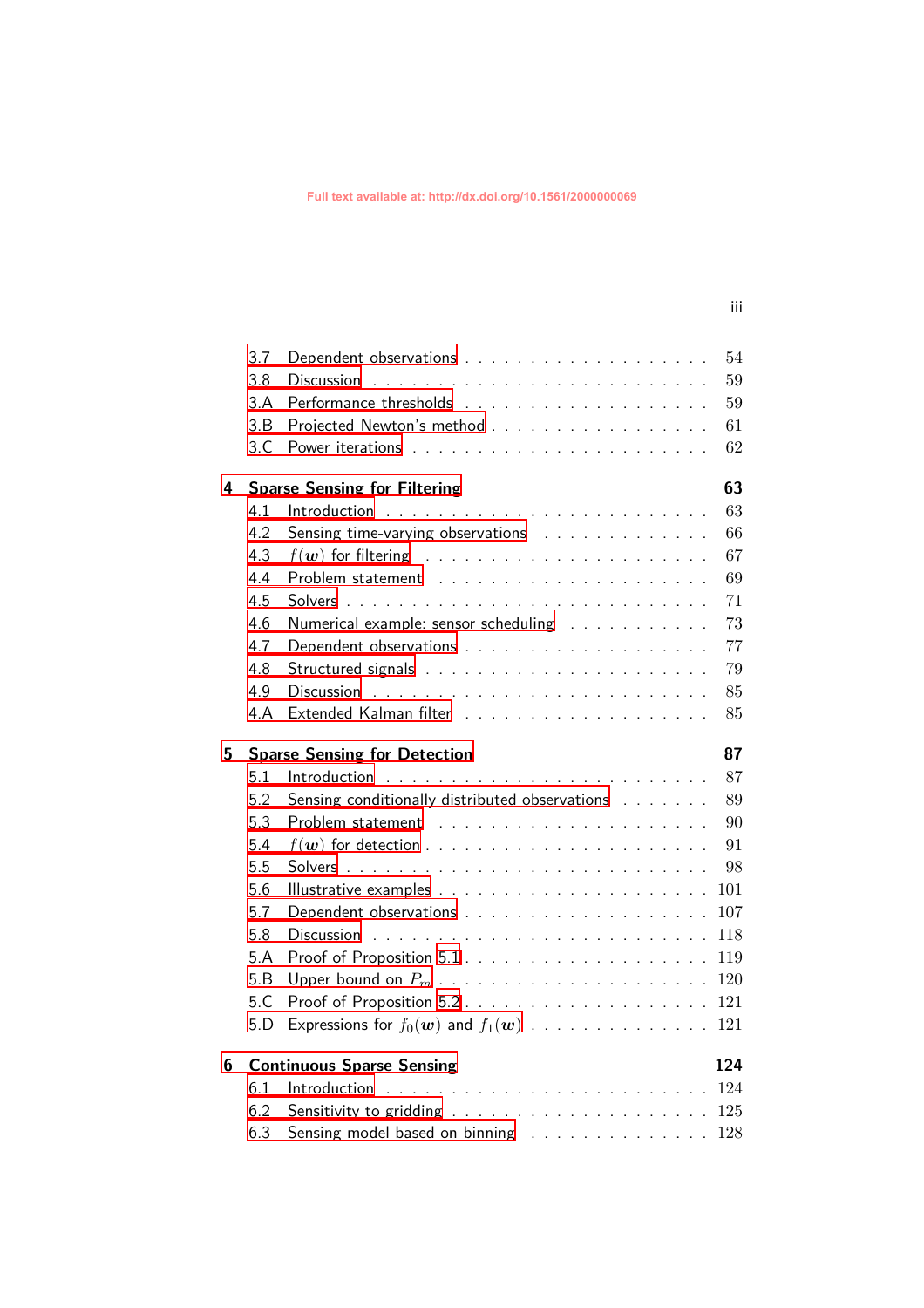#### iv

|            |                | 6.4 Risk function for continuous sparse sensing 130 |     |  |  |
|------------|----------------|-----------------------------------------------------|-----|--|--|
|            |                |                                                     |     |  |  |
|            | 6.6            |                                                     |     |  |  |
| 7          | <b>Outlook</b> |                                                     | 136 |  |  |
|            |                |                                                     |     |  |  |
|            |                | 7.2 Directions for future research 138              |     |  |  |
| Glossary   |                |                                                     |     |  |  |
| References |                |                                                     |     |  |  |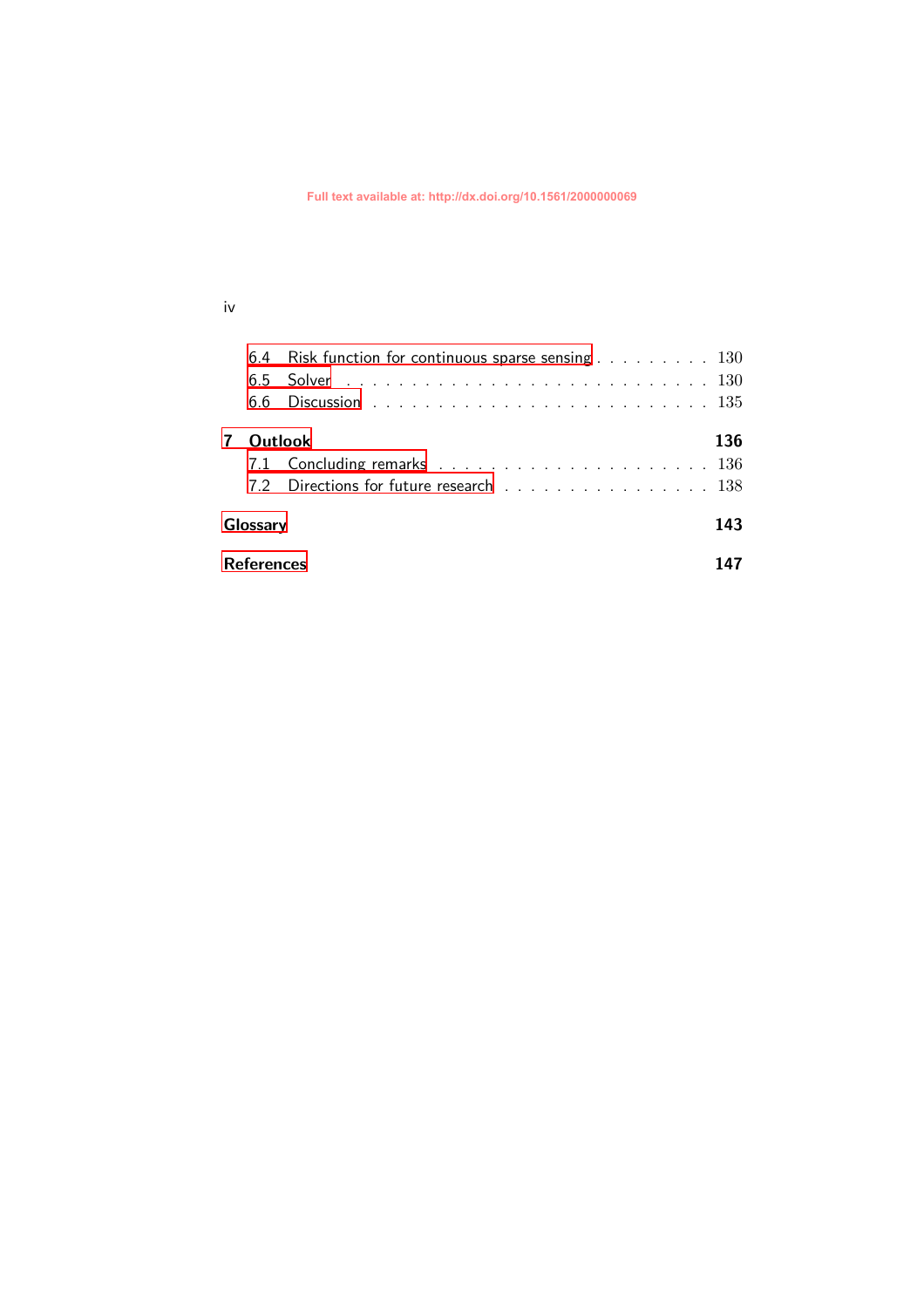#### **Abstract**

In today's society, we are flooded with massive volumes of data in the order of a billion gigabytes on a daily basis from pervasive sensors. It is becoming increasingly challenging to sense, store, transport, or process (i.e., for inference) the acquired data. To alleviate these problems, it is evident that there is an urgent need to significantly reduce the sensing cost (i.e., the number of expensive sensors) as well as the related memory and bandwidth requirements by developing unconventional sensing mechanisms to extract as much information as possible yet collecting fewer data.

The aim of this monograph is therefore to develop theory and algorithms for smart data reduction. We develop a data reduction tool called sparse sensing, which consists of a deterministic and structured sensing function (guided by a sparse vector) that is optimally designed to achieve a desired inference performance with the reduced number of data samples. We develop sparse sensing mechanisms, convex programs, and greedy algorithms to efficiently design sparse sensing functions, where we assume that the data is not yet available and the model information is perfectly known.

Sparse sensing offers a number of advantages over compressed sensing (a state-of-the-art data reduction method for sparse signal recovery). One of the major differences is that in sparse sensing the underlying signals need not be sparse. This allows for general signal processing tasks (not just sparse signal recovery) under the proposed sparse sensing framework. Specifically, we focus on fundamental statistical inference tasks, like estimation, filtering, and detection. In essence, we present topics that transform classical (e.g., random or uniform) sensing methods to low-cost data acquisition mechanisms tailored for specific inference tasks. The developed framework can be applied to sensor selection, sensor placement, or sensor scheduling, for example.

S.P. Chepuri and G. Leus. *Sparse Sensing for Statistical Inference*. Foundations and Trends $\mathcal{B}$  in Signal Processing, vol. 9, no. 3-4, pp. 233–386, 2015. DOI: 10.1561/2000000069.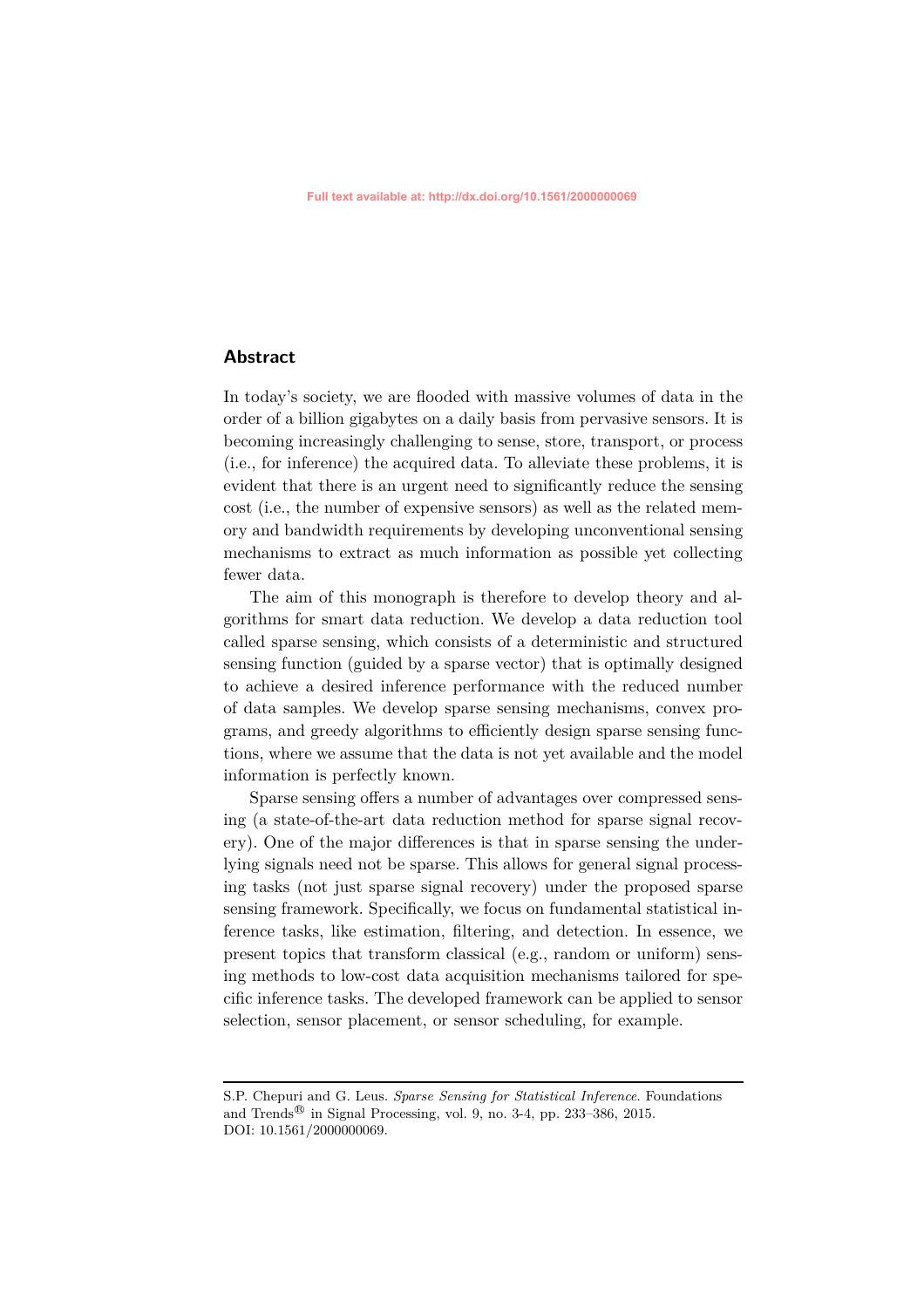# **1**

# <span id="page-9-0"></span>**Introduction**

### <span id="page-9-1"></span>**1.1 Pervasive sensors and data deluge**

Every day, we are generating data in the order of a billion gigabytes. This massive volume of data comes from omnipresent sensors used in medical imaging (e.g., breast or fetal ultrasound), seismic processing (e.g., for oil or gas field exploration), environmental monitoring (e.g., pollution, temperature, precipitation sensing), radio astronomy (e.g., from radio telescopes like the square kilometre array), power networks (e.g., to monitor wind farms or other distribution grids), smart infrastructures (e.g., to monitor the condition of railway tracks or bridges), localization and surveillance platforms (e.g., security cameras or drones, indoor navigation), and so on.

The acquired data samples are stored locally and then transported to a central location (e.g., a server or cloud) to extract meaningful information (that is, for inference). Due to an unprecedented increase in the volume of the acquired data, it is becoming increasingly challenging to locally store and transport all the data samples to a central location for data/signal processing. This is because the amount of sampled data quickly exceeds the storage and communication capacity by several orders of magnitude. Since the data processing is generally carried out at a central location with ample computing power, mainly the sensing, storage and transportation costs form the main bottleneck. To allevi-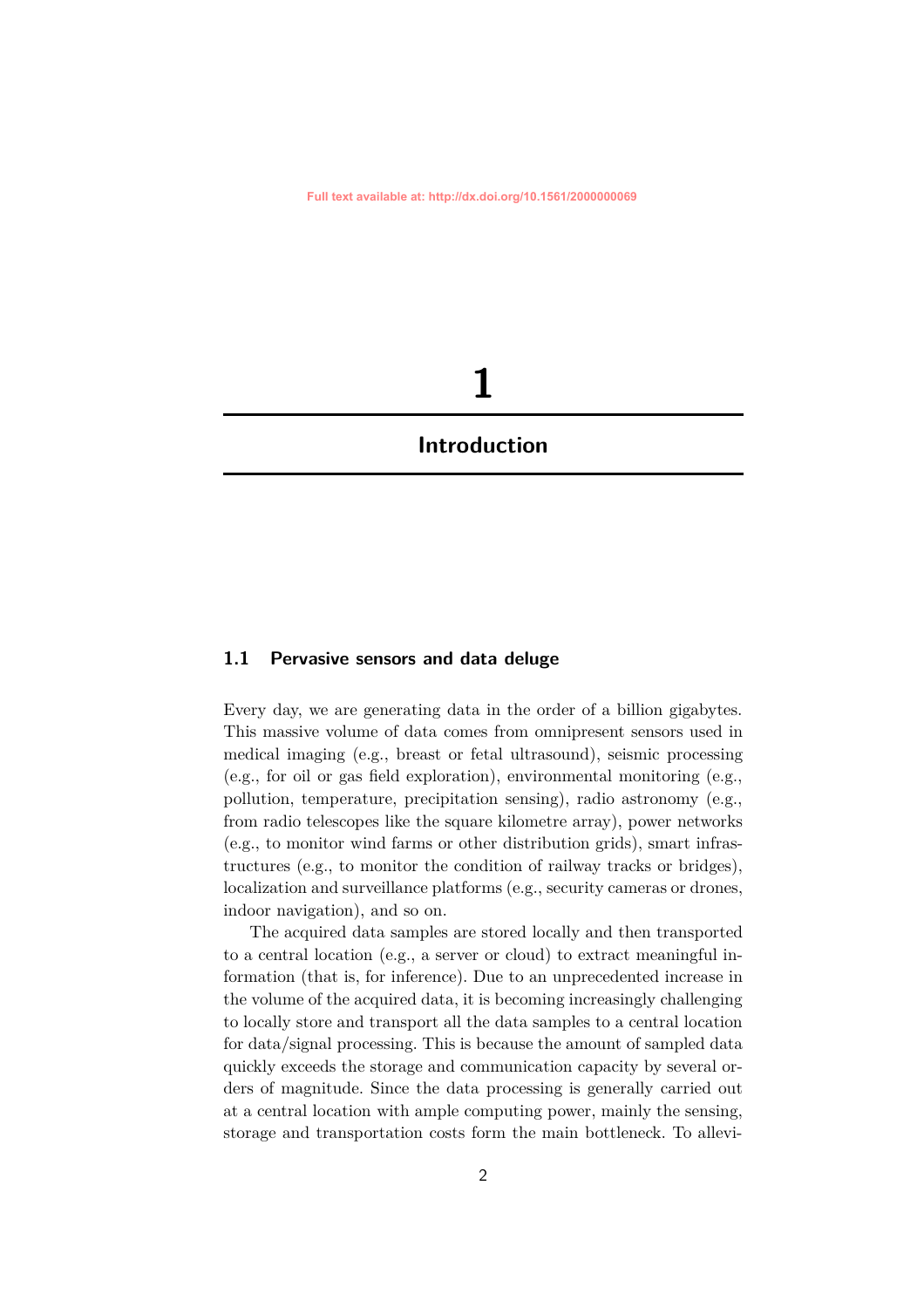#### *1.1. Pervasive sensors and data deluge* 3

ate these bottlenecks, most of the data is blindly discarded without even being examined in order to limit the memory and communication requirements, causing a serious performance loss.

In this era of data deluge, it is of paramount importance to gather only the informative data needed for a specific task. If we had some prior knowledge about the task we want to perform on the data samples, then just a small portion of that data might be sufficient to reach a desired inference accuracy, thereby significantly reducing the amount of sampled, stored and transported data. That is to say, if the inference task is known beforehand, less data needs to be acquired. Thus, the memory and bandwidth requirements can be seriously curtailed. In addition, the cost of data collection (or sensing) can be significantly reduced, where the major factors that determine the sensing cost are the number of physical sensors (and their economical and energy costs) and the physical space they occupy when installed. So, it is evident that there is an urgent need for developing unconventional and innovative sensing mechanisms tailored for specific inference tasks to extract as much information as possible yet collecting fewer data. This leads to the main question:

#### *How can task-cognition be exploited to reduce the costs of sensing as well as the related storage and communications requirements?*

This is different from the classical big data setting in which the data is already available and the question is how to mine information from that large-scale data. Our problem has close similarities to sampling, and is only related to model information, where the data is not yet available. Given the central role of sampling in engineering sciences, answering this question will impact a wide range of applications. The basic question of interest for such applications is, how to design sensing systems in order to minimize the amount of data acquired yet reach a prescribed inference performance. In particular, the design questions that should be answered are related to the optimal sensor placement in space and/or time, data rate, and sampling density to reduce the sensing cost as well as to reduce the storage and communications requirements. We next illustrate our ideas with two specific examples of sensor placement for indoor localization and temperature sensing.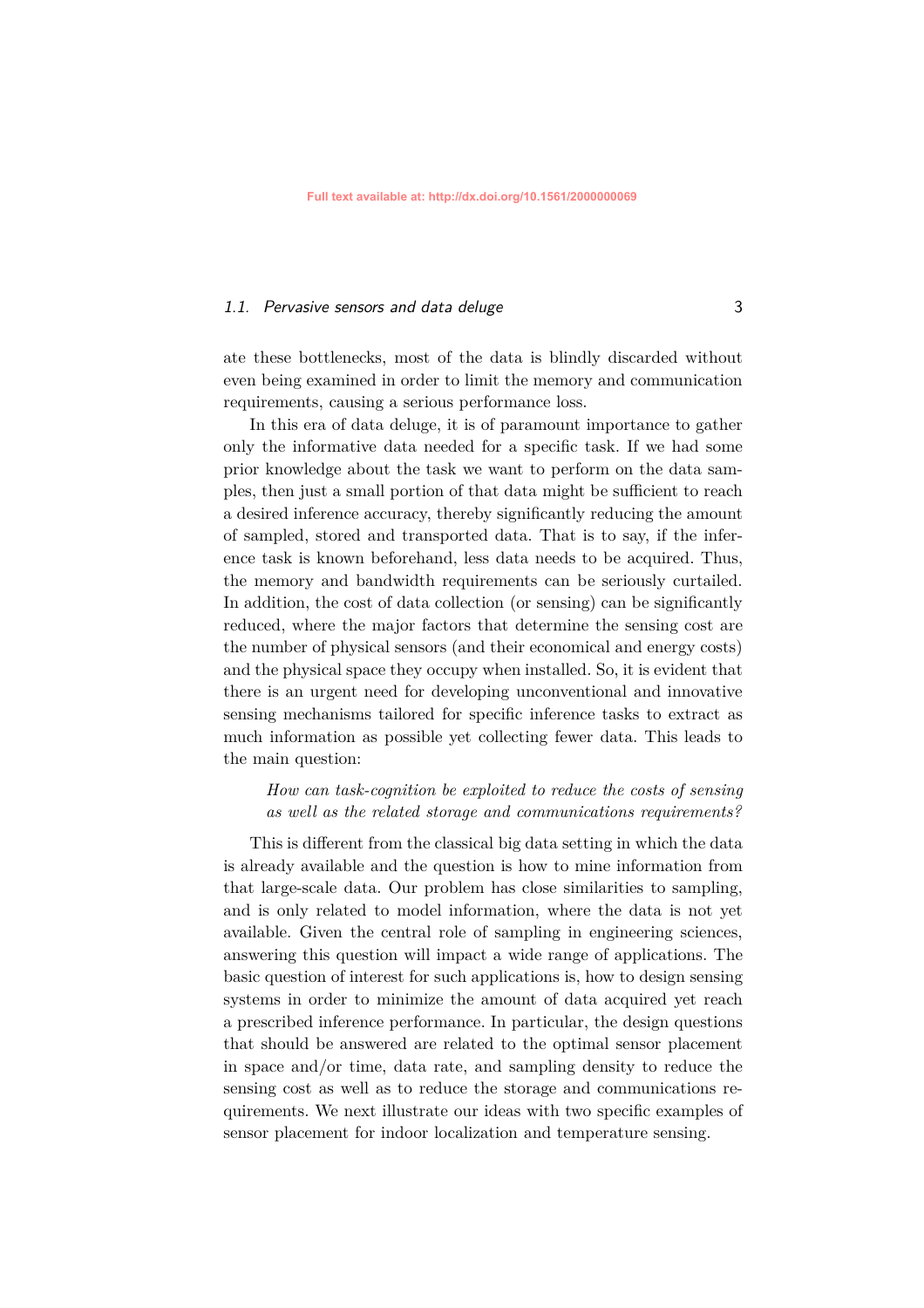#### <span id="page-11-0"></span>4 *Introduction*



**Figure 1.1:** Illustration of an indoor localization setup. We show the floor plan of a building (e.g., museum) with candidate locations for installing the access points. The restriction on installing the access points in only certain areas might be for security or ambience purposes.

**Example 1.1** (Target localization)**.** Indoor localization is becoming increasingly important in many applications (see [\[69\]](#page-22-0)). Some examples include: locating people inside a building for rescue operations, monitoring logistics in a production plant, lighting control, and so on. In such environments, global positioning system (GPS) signals are typically unavailable. Thus, other types of measurements such as visual, acoustic or radio waves revealing information about range, bearing, and/or Doppler are used. These measurements are gathered by access points, like cameras, microphones, radars, or wireless transceivers. One such scenario is illustrated in Figure [1.1,](#page-11-0) where we show an indoor localization setup for navigating a visitor inside a building. An interesting question is, instead of installing many such costly access points randomly, how can we minimize the number of access points (hence, the amount of data), by optimizing their characteristics (e.g., their spatial position, sampling rate) in such a way that a certain localization performance can be guaranteed.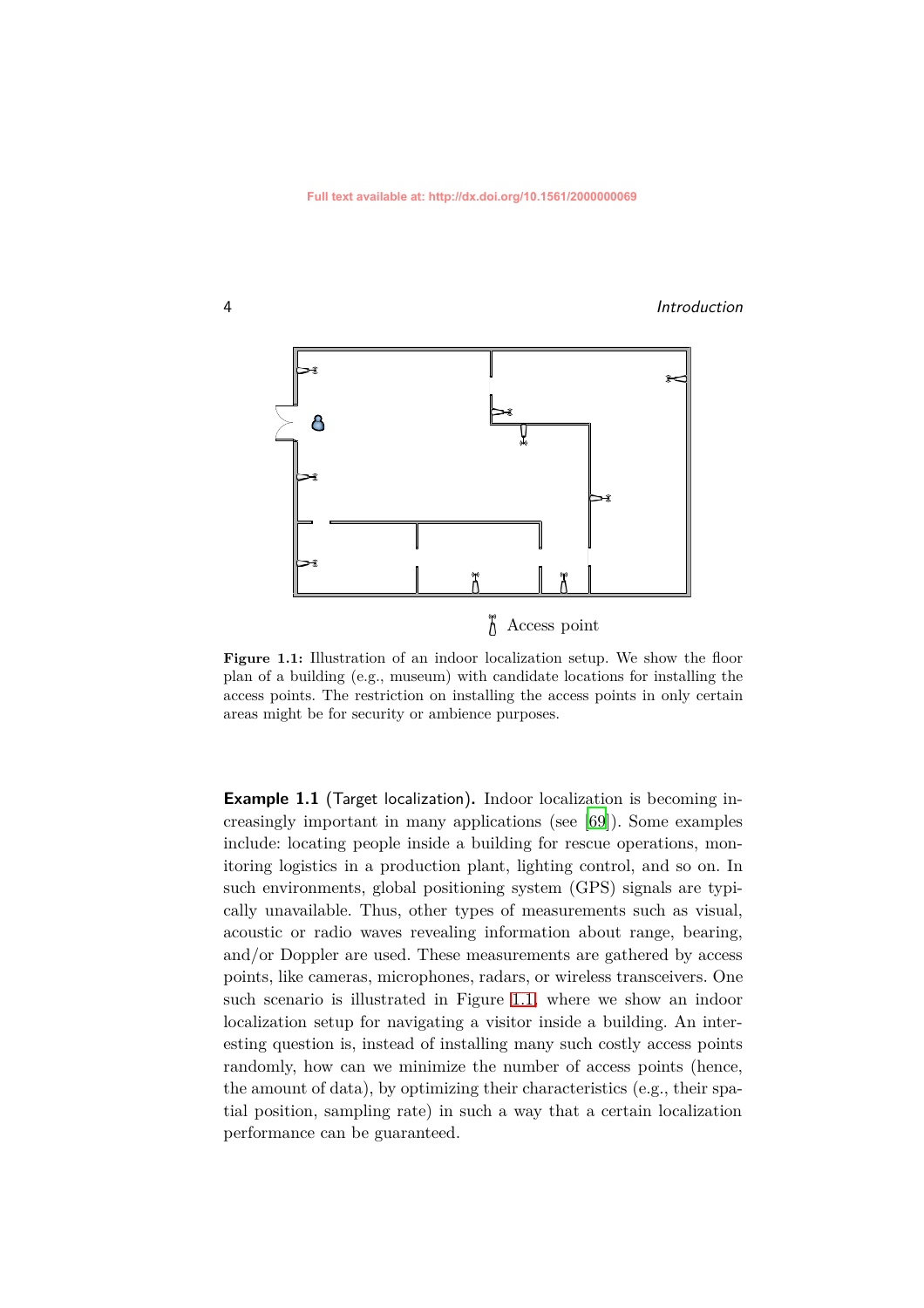#### <span id="page-12-0"></span>*1.1. Pervasive sensors and data deluge* 5



**Figure 1.2:** Heatmaps of a 32KB data cache (a) without and (b) with a hot spot. Black circles (◦) denote the candidate temperature sensor locations these are the areas with less or no active logic.

**Example 1.2** (Field detection)**.** Consider a multi-core processor with a hot spot. A historical question of interest is to estimate the thermal distribution, for instance, by interpolating noisy measurements. In some applications, though, a precise estimation of the temperature field might not be required. Instead, detecting the hot spots (i.e., the areas where the temperature exceeds a certain threshold) would be sufficient for subsequent control actions. Such a scenario is illustrated in Figure  $1.2<sup>1</sup>$  $1.2<sup>1</sup>$ , where the image on the right (left) shows a 32 KB data cache with (no) hotspots. An important question of interest for such detection problems then is, how to optimally design spatial samplers (i.e., how to optimize the sensor placement [\[64](#page-22-1)]) by exploiting the knowledge of the underlying model, physical space and processing limitations.

Such optimally designed sensing systems can be used to perform a number of inference tasks, such as estimation, filtering, and detection.

<span id="page-12-1"></span><sup>&</sup>lt;sup>1</sup>We would like to thank the authors of  $[57]$  for the heatmaps.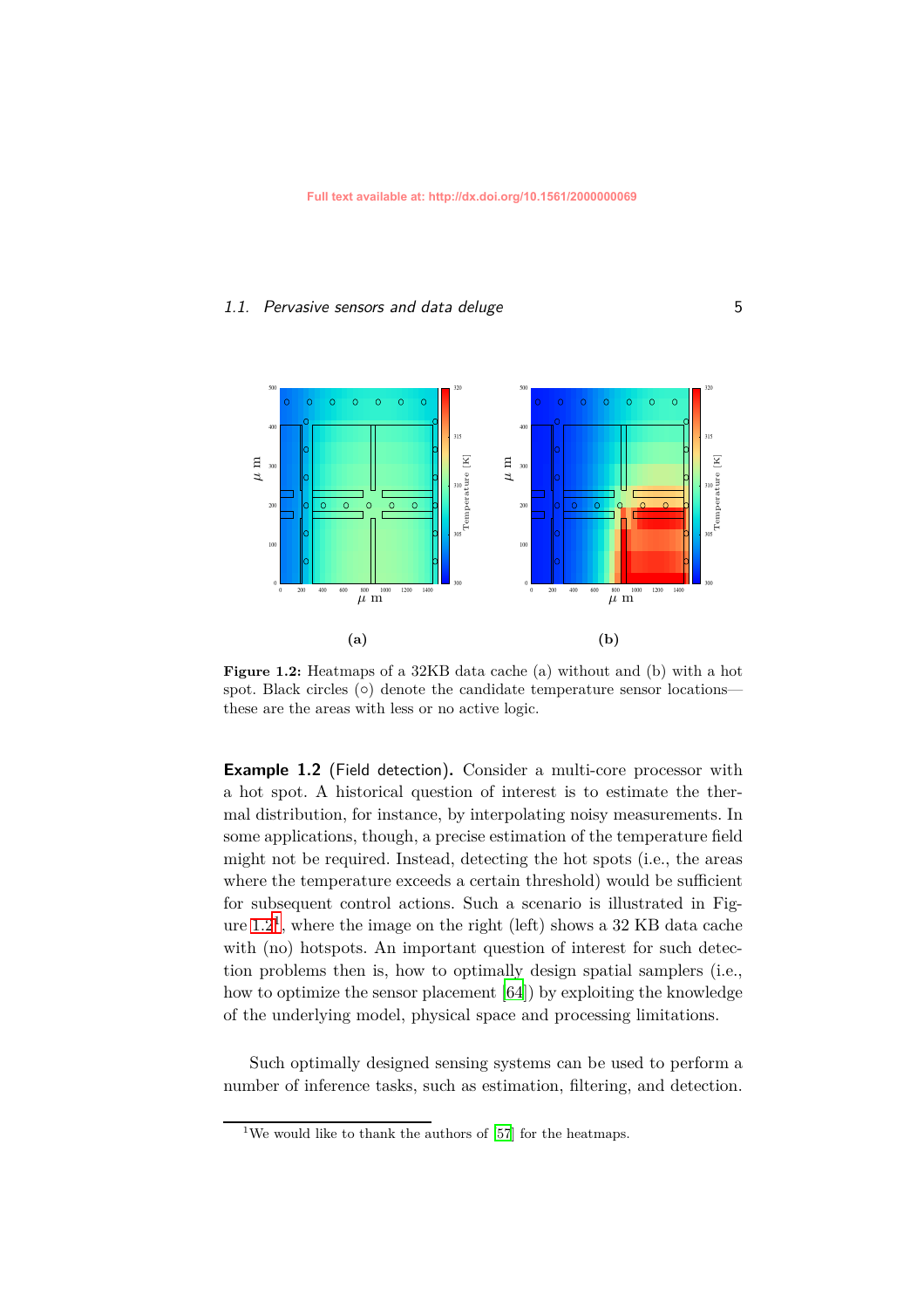#### 6 *Introduction*

#### <span id="page-13-0"></span>**1.2 Outline**

This monograph is organized into three parts. In the first part of this monograph (i.e., in Chapter [2\)](#page--1-0), the theory of sparse sensing is discussed in depth. In the second part of this monograph (i.e., in Chapters [3—6\)](#page--1-0) the developed theory in Chapter [2](#page--1-0) is applied to basic statistical signal processing problems. Finally, the monograph concludes with the third part (i.e., Chapter [7\)](#page--1-0), where we pose some interesting open problems for future research.

**Chapter [2](#page--1-0)** on *sparse sensing* forms the backbone of this monograph. In order to reduce the sensing and other related costs, it is crucial to tailor the sensing mechanism for the specific inference task that will be performed on the acquired data samples. The tool that we will exploit in this monograph to reduce the cost of sensing is *sparse sensing*, which consists of an optimally designed structured and deterministic sparse (i.e., with many zeros and a few nonzeros) sensing function that is used to acquire the data in order to reach a desired inference performance. Here, the number of nonzeros determines the amount of data samples acquired (thus determines the amount of data reduction). In this chapter, we will model the sparse sensing function as a linear projection operation, where the sensing function is parameterized by a sparse vector. This vector is basically a design parameter that is used as a handle to trade the amount of acquired data samples with the inference performance. We refer to this sparse sensing scheme as *discrete sparse sensing*, as the continuous observation domain is first discretized into grid points and we select (using the sparse vector) the best subset out of those grid points. To harness the full potential of sparse sensing, we need to sample in between the grid points and take samples anywhere in the continuous observation domain. We refer to such sensing mechanisms as *continuous sparse sensing*. We will discuss some applications of the proposed sparse sensing mechanisms and also list major differences with the state of the art in data reduction, that is, compressed sensing. Although the specific inference task is kept abstract in this chapter,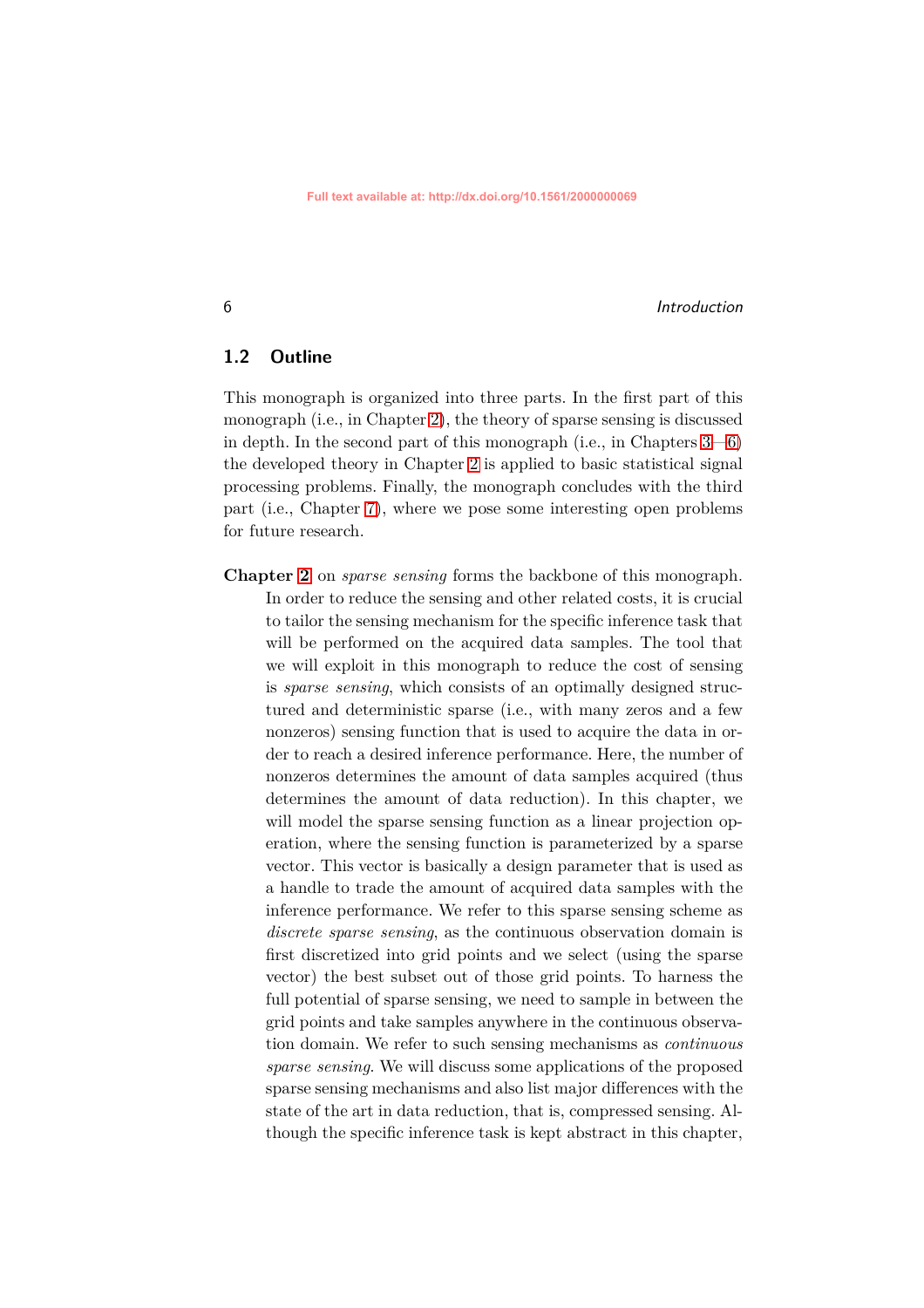#### *1.2. Outline* 7

the obtained novel unifying view allows us to jointly treat sparse sensing mechanisms for the different inference tasks considered in Chapters [3—6.](#page--1-0)

- **Chapter [3](#page--1-0)** focuses on discrete sparse sensing for a general *nonlinear estimation* problem. In particular, we solve the problem of choosing the best subset of observations that follow known nonlinear models with arbitrary yet independent distributions. We also extend this framework to nonlinear colored Gaussian observations as it occurs frequently when the observations are subject to external noises or interference. The data is acquired using a discrete sparse sensing function, which is guided by a sparse vector. The Cramér-Rao bound (CRB) is used as an inference performance metric and we derive several functions of the CRB that include the sparse vector. To compute the optimal sparse samplers, we propose convex relaxations of the derived inference performance metric and also develop low-complexity solvers. We also discuss greedy algorithms leveraging the submodularity of the inference performance metric. In sum, we can conclude that discrete sparse samplers for nonlinear inverse problems can be computed efficiently (in polynomial or even linear time).
- **Chapter [4](#page--1-0)** extends the theory developed in Chapter [3](#page--1-0) to *nonlinear filtering* problems, that is, the focus will be on the design of discrete sparse sensing functions for systems that admit a known nonlinear state-space representation. In particular, we solve the problem of choosing the best subset of time-varying observations based on the entire history of measurements up to that point. The posterior CRB is used as the inference performance metric to decide on the best subset of observations. Although this framework is valid for independent observations that follow arbitrary distributions (e.g., non-Gaussian), we also extend it to colored Gaussian observations. Further, we introduce some additional constraints to obtain smooth sensing patterns over time. Finally, we devise sparse sensing mechanisms for *structured* time-varying observations (e.g., for time-varying sparse signals). In all these cases, the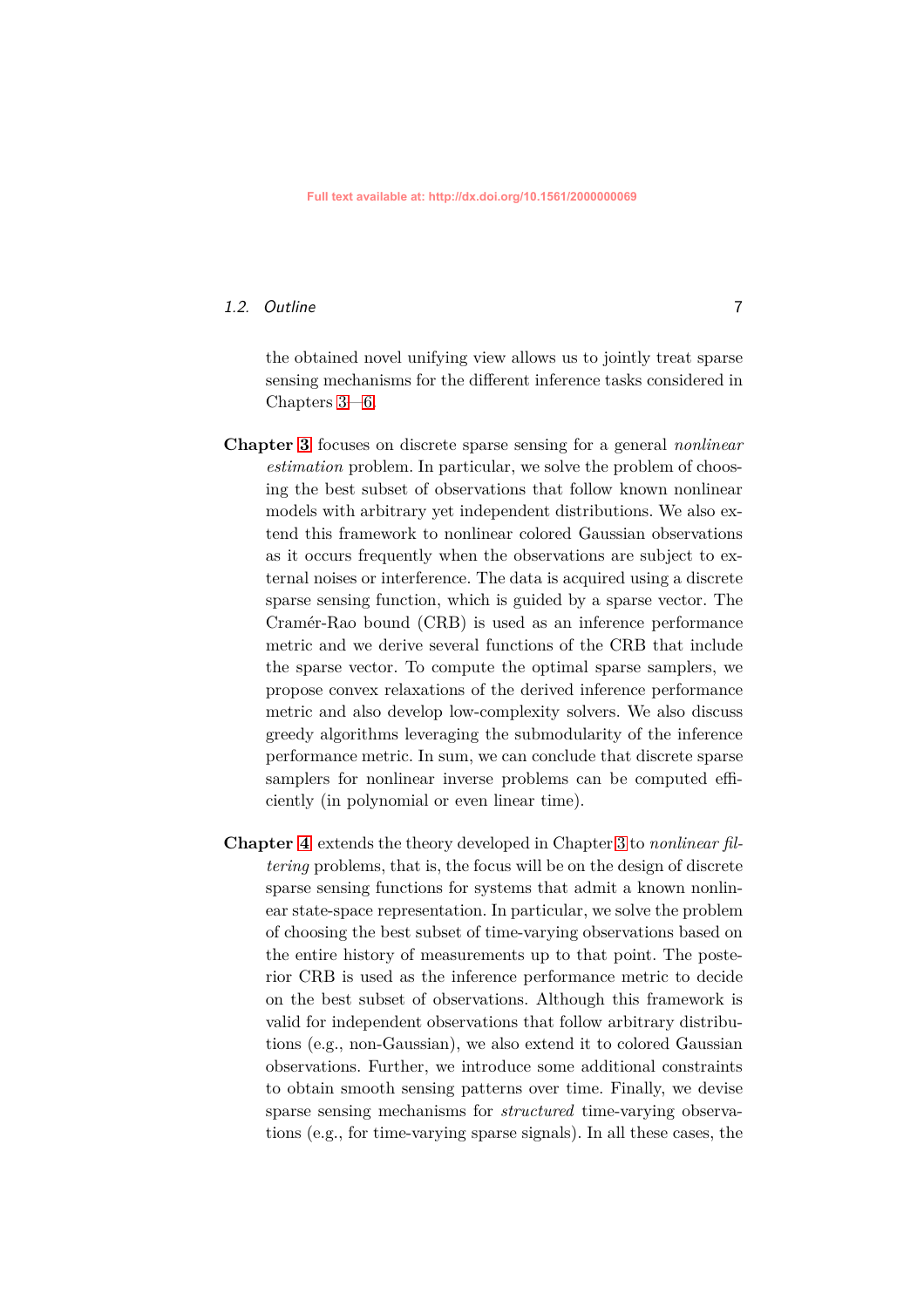#### 8 *Introduction*

discrete sparse samplers can be designed efficiently by solving a convex program or through a greedy algorithm that leverages on submodularity.

- **Chapter [5](#page--1-0)** is dedicated to discrete sparse sensing for *statistical detection*. Specifically, the aim is to choose the best subset of observations that are conditioned on the hypothesis, which belongs to a binary set. Naturally, the best subset of observations is the one that results in a prescribed global error probability. Since the numerical optimization of the error probabilities is difficult, we adopt simpler costs related to distance measures between the conditional distributions of the sensor observations. We design sparse samplers for the Bayesian and Neyman-Pearson setting, where we respectively use the Bhattacharyya distance and Kullback-Leibler distance (and J-divergence) as the inference performance metric. For conditionally independent observations, we give an explicit solution, which is optimal in terms of the error exponents. More specifically, the best subset of observations is the one with the smallest local average root-likelihood ratio and largest local average log-likelihood ratio in the Bayesian and Neyman-Pearson setting, respectively. We supplement the proposed framework with a thorough analysis for Gaussian observations, including the case when the sensors are conditionally dependent, and also provide examples for other observation distributions. One of the results shows that, for nonidentical Gaussian sensor observations with uncommon means and common covariances under both hypotheses, the number of sensors required to achieve a desired detection performance reduces significantly as the sensors become more coherent.
- **Chapter [6](#page--1-0)** contrasts with the discrete sparse sensing mechanisms that have been considered in Chapter [3](#page--1-0) to Chapter [5,](#page--1-0) where the sparse sensing functions are parameterized by a discrete sparse vector that needs to be optimally designed. This basically means that the continuous observation domain is first discretized into grid points and we have to select the best subset out of those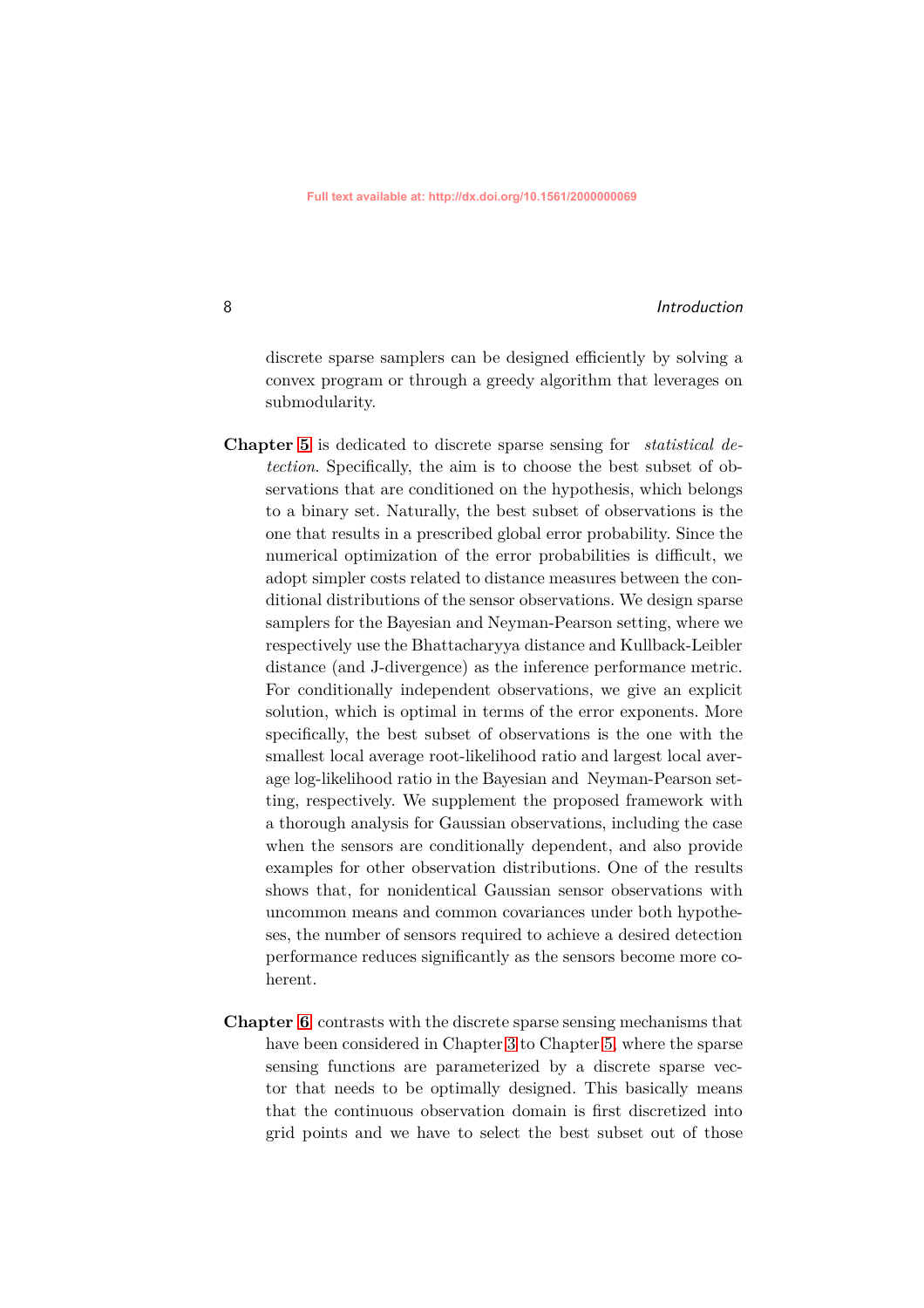#### *1.2. Outline* 9

grid points. However, this discretization might be very coarse because of complexity reasons, preventing the system to achieve the best possible compression rates for the considered inference task. Therefore, in this chapter, we introduce *continuous sparse sensing* (or off-the-grid sparse sensing), where it is possible to sample in between the grid points and take samples anywhere in the continuous observation domain. The basic idea is to start from a discretized sampling space and to model every sampling point in the continuous sampling space as a discrete sampling point plus a perturbation. Then, the smallest set of possible discrete sampling points is searched for, along with the best possible perturbations, in order to reach the prescribed inference performance. We will demonstrate this approach for linear inverse problems, that is, for linear estimation problems with additive Gaussian noise, although it can be extended for other inference problems as well.

**Chapter [7](#page--1-0)** contains the conclusions and outlines a number of directions for future research along with some open problems.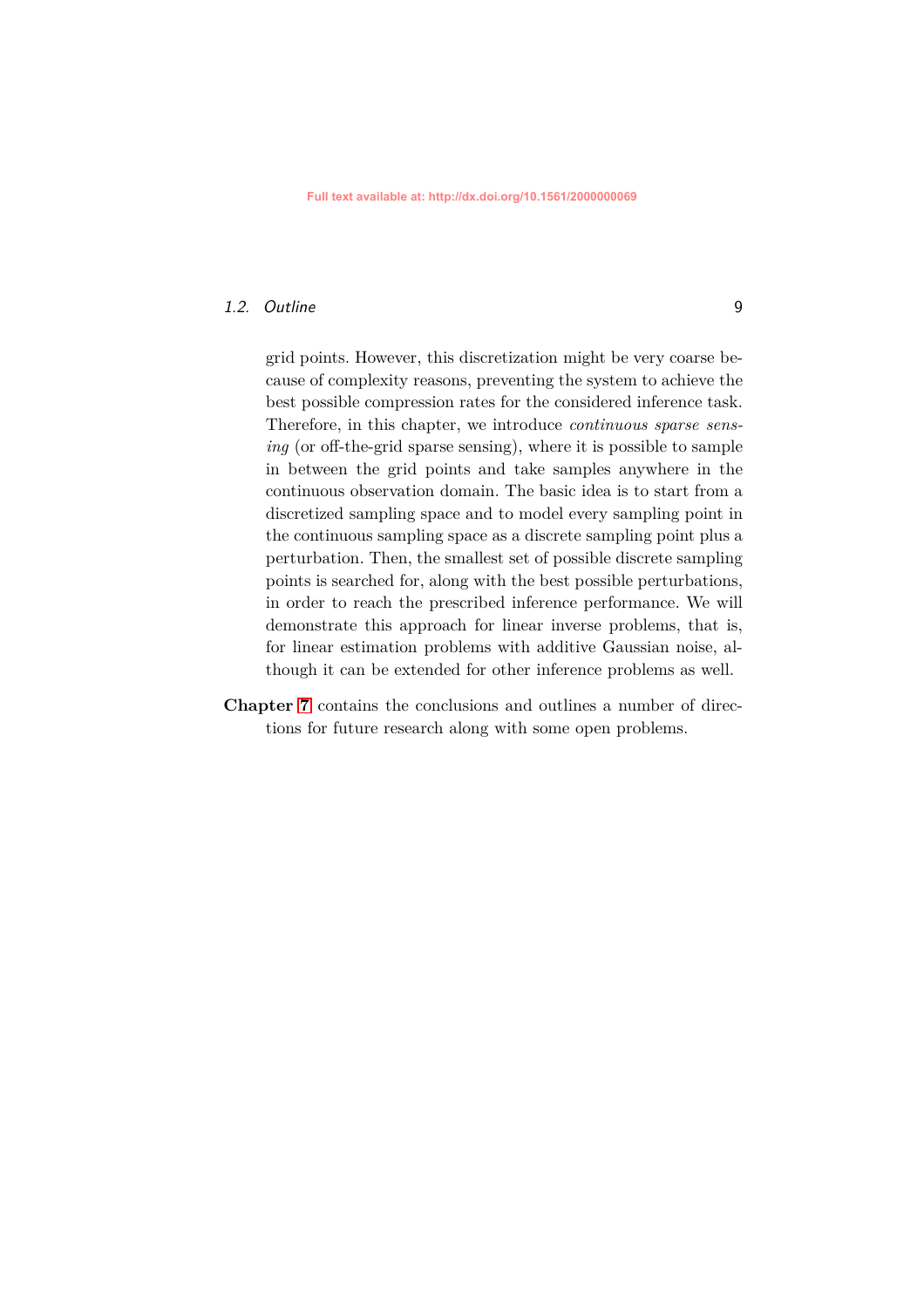- <span id="page-17-0"></span>[1] SM Ali and Samuel D Silvey. A general class of coefficients of divergence of one distribution from another. *Journal of the Royal Stat. Society. Series B (Methodological)*, 28(1):131–142, 1966.
- [2] Daniele Angelosante, Georgios B Giannakis, and Emanuele Grossi. Compressed sensing of time-varying signals. In *Proc. of 16th International Conference on Digital Signal Processing*, Jul. 2009, Santorini, (Hellas) Greece, 2009.
- [3] Swaroop Appadwedula, Venugopal V Veeravalli, and Douglas L Jones. Decentralized detection with censoring sensors. *IEEE Trans. Signal Process.*, 56(4):1362–1373, 2008.
- [4] Randall K Bahr and James A Bucklew. Optimal sampling schemes for the Gaussian hypothesis testing problem. *IEEE Trans. Acoust., Speech, Signal Process.*, 38(10):1677–1686, 1990.
- [5] Adam Baig and Ted Urbancic. Microseismic moment tensors: A path to understanding frac growth. *The Leading Edge*, 29(3):320–324, 2010.
- [6] D. Bajovic, B. Sinopoli, and J. Xavier. Sensor selection for event detection in wireless sensor networks. *IEEE Trans. Signal Process.*, 59(10):4938–4953, Oct 2011.
- [7] Richard G Baraniuk. Compressive sensing. *IEEE Signal Process. Mag.*, 24(4):118–121, 2007.
- [8] D. P. Bertsekas. *Nonlinear programming*. Athena Scientific optimization and computation series. Belmont, MA: Athena Scientific, 1999.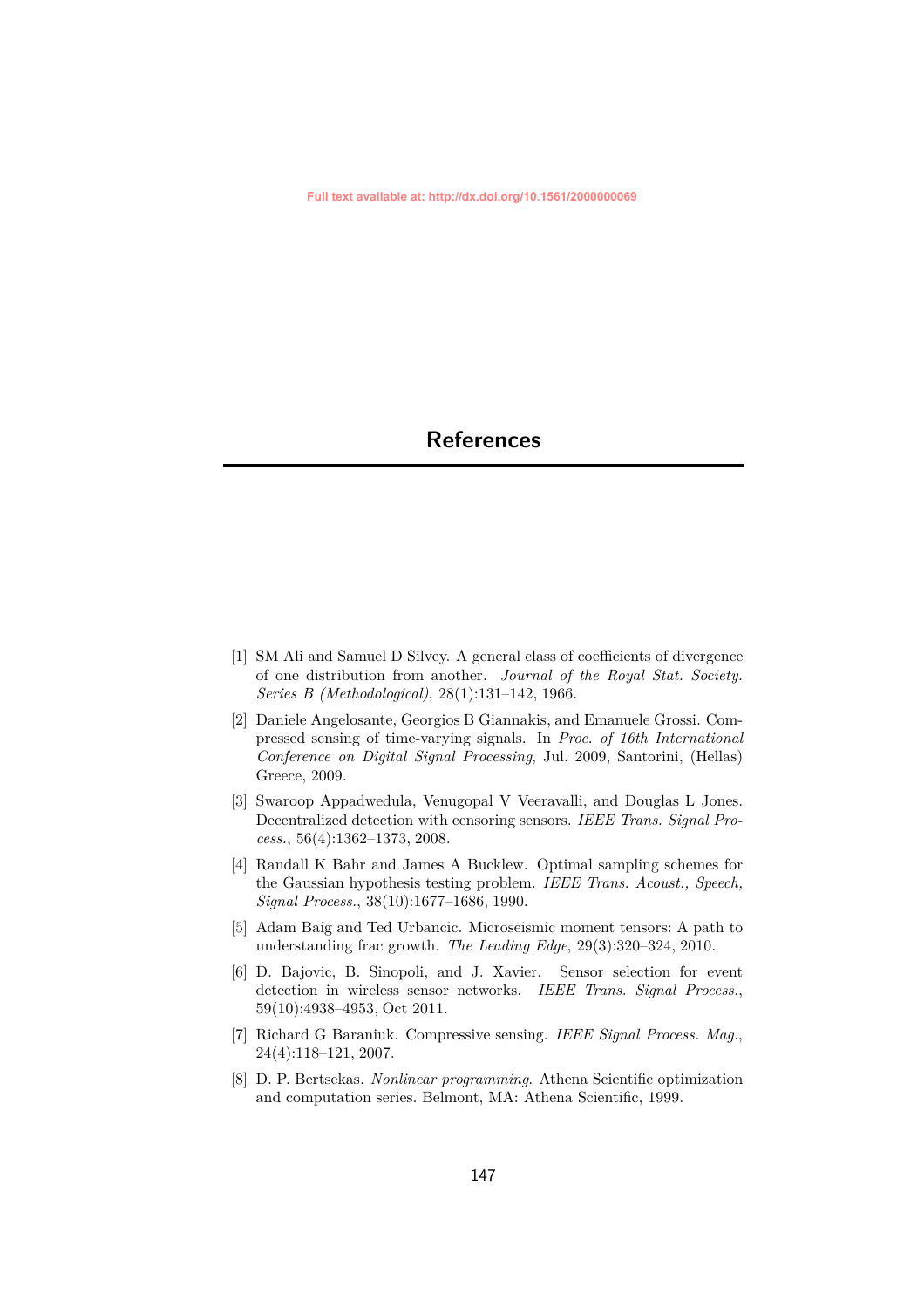- [9] Rick S Blum and Brian M Sadler. Energy efficient signal detection in sensor networks using ordered transmissions. *IEEE Trans. Signal Process.*, 56(7):3229–3235, 2008.
- [10] S. Boyd and L. Vandenberghe. *Convex Optimization*. Cambridge, U.K.: Cambridge Univ. Press, 2004.
- [11] S. Boyd, L. Xiao, and A. Mutapcic. *Subgradient methods*. Lecture notes of EE364b. Stanford Univ., Stanford, CA, USA, 2003.
- [12] R. Calderbank, S. Howard, and S. Jafarpour. Construction of a large class of deterministic sensing matrices that satisfy a statistical isometry property. *IEEE J. Sel. Topics Signal Process.*, 4(2):358–374, 2010.
- [13] S. Cambanis and E. Masry. Sampling designs for the detection of signals in noise. *IEEE Trans. Inf. Theory*, 29(1):83–104, Jan 1983.
- [14] E. Candès and M.B. Wakin. An introduction to compressive sampling. *IEEE Signal Process. Mag.*, 25(2):21–30, 2008.
- [15] E. Candès, M.B. Wakin, and S. Boyd. Enhancing sparsity by reweighted *ℓ*<sup>1</sup> minimization. *Journal of Fourier Analysis and Applications*, 14(5):877–905, 2008.
- [16] A. Carmi, P. Gurfil, and D. Kanevsky. Methods for sparse signal recovery using Kalman filtering with embedded pseudo-measurement norms and quasi-norms. *IEEE Trans. Signal Process.*, 58(4):2405–2409, April 2010.
- [17] J. Chamberland and V.V. Veeravalli. Wireless sensors in distributed detection applications. *IEEE Signal Process. Mag.*, 24(3):16–25, May 2007.
- [18] S. P. Chepuri and G. Leus. Sparse sensing for distributed Gaussian detection. In *Proc. IEEE International Conference on Acoustics, Speech and Signal Processing*, May 2015, Brisbane, Australia, 2015.
- [19] S. P. Chepuri and G. Leus. Sparsity-promoting sensor selection for nonlinear measurement models. *IEEE Trans. Signal Process.*, 63(3):684–698, Feb. 2015.
- [20] S. P. Chepuri, G. Leus, and A.-J. van der Veen. Sparsity-exploiting anchor placement for localization in sensor networks. In *Proc. of the 21st European Signal Processing Conference*, Sept. 2013, Marrakech, Morocco, 2013.
- [21] Thomas M Cover and Joy A Thomas. *Elements of information theory*. Hoboken, NJ, USA: John Wiley & Sons, 2012.
- [22] David L Donoho. Compressed sensing. *IEEE Trans. Inf. Theory*, 52(4):1289–1306, 2006.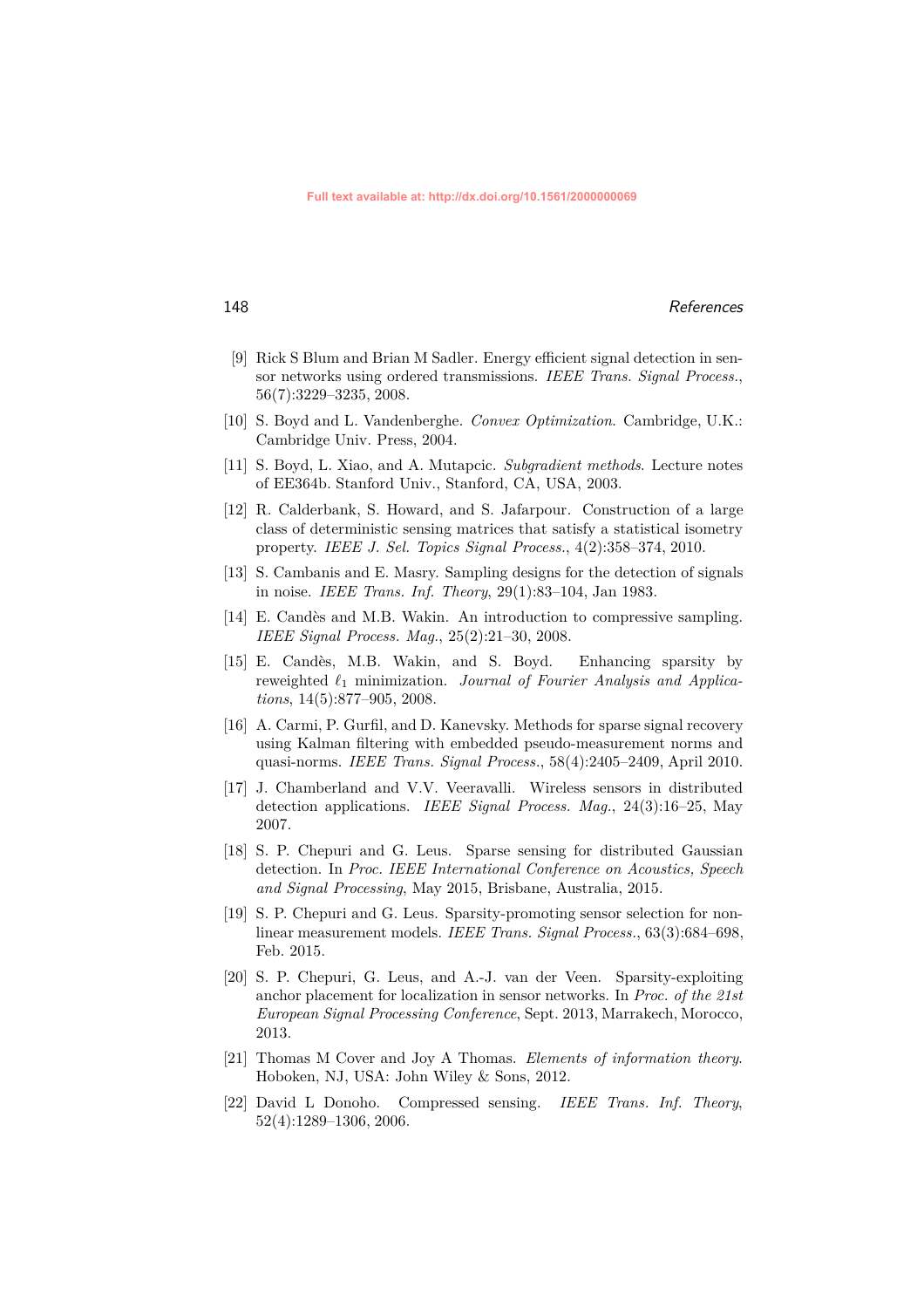- [23] D.L. Donoho. For most large underdetermined systems of linear equations the minimal *ℓ*1-norm solution is also the sparsest solution. *Communications on pure and applied mathematics*, 59(6):797–829, 2006.
- [24] P. Drineas, M. Mahoney, and S. Muthukrishnan. Sampling algorithms for *ℓ*<sup>2</sup> regression and applications. In *Proc. of 17th annual ACM-SIAM symp. on Discrete algorithm*, Jan. 2006, Miami, FL, USA, 2006.
- [25] C. Ekanadham, D. Tranchina, and E.P. Simoncelli. Recovery of sparse translation-invariant signals with continuous basis pursuit. *IEEE Trans. Signal Process.*, 59(10):4735–4744, Oct 2011.
- [26] Dalia El Badawy, Juri Ranieri, and Martin Vetterli. Near-optimal sensor placement for signals lying in a union of subspaces. In *Proc. of 22nd European Signal Processing Conference*, Sept. 2014, Lisbon, Portugal, 2014.
- [27] Michael Elad. Optimized projections for compressed sensing. *IEEE Trans. Signal Process.*, 55(12):5695–5702, 2007.
- [28] Yonina C Eldar and Gitta Kutyniok. *Compressed sensing: theory and applications*. Cambridge, U.K.: Cambridge Univ. Press, 2012.
- [29] S. Farahmand, G. B. Giannakis, G. Leus, and Z. Tian. Tracking target signal strengths on a grid using sparsity. *EURASIP Journal on Advances in Signal Processing*, 2014(1):7, 2014.
- [30] I. Ford, D. M. Titterington, and Christos P. Kitsos. Recent advances in nonlinear experimental design. *Technometrics*, 31(1):49–60, 1989.
- [31] Jerome Friedman, Trevor Hastie, and Robert Tibshirani. A note on the group LASSO and a sparse group LASSO. *arXiv preprint arXiv:1001.0736*, 2010.
- [32] Yinfei Fu, Qing Ling, and Zhi Tian. Distributed sensor allocation for multi-target tracking in wireless sensor networks. *IEEE Trans. Aerosp. Electron. Syst.*, 48(4):3538–3553, 2012.
- [33] S. Gezici, Z. Tian, G. B. Giannakis, H. Kobayashi, A. F. Molisch, H. V. Poor, and Z. Sahinoglu. Localization via ultra-wideband radios: a look at positioning aspects for future sensor networks. *IEEE Signal Process. Mag.*, 22(4):70–84, Jul. 2005.
- [34] G. H. Golub and C. F. Van Loan. *Matrix Computations*. Johns Hopkins Studies in the Mathematical Sciences. Baltimore, MD, USA: Johns Hopkins Univ. Press, 1996.
- [35] M. Grant and S. Boyd. CVX: Matlab software for disciplined convex programming, version 2.0 beta. <http://cvxr.com/cvx>, September 2012.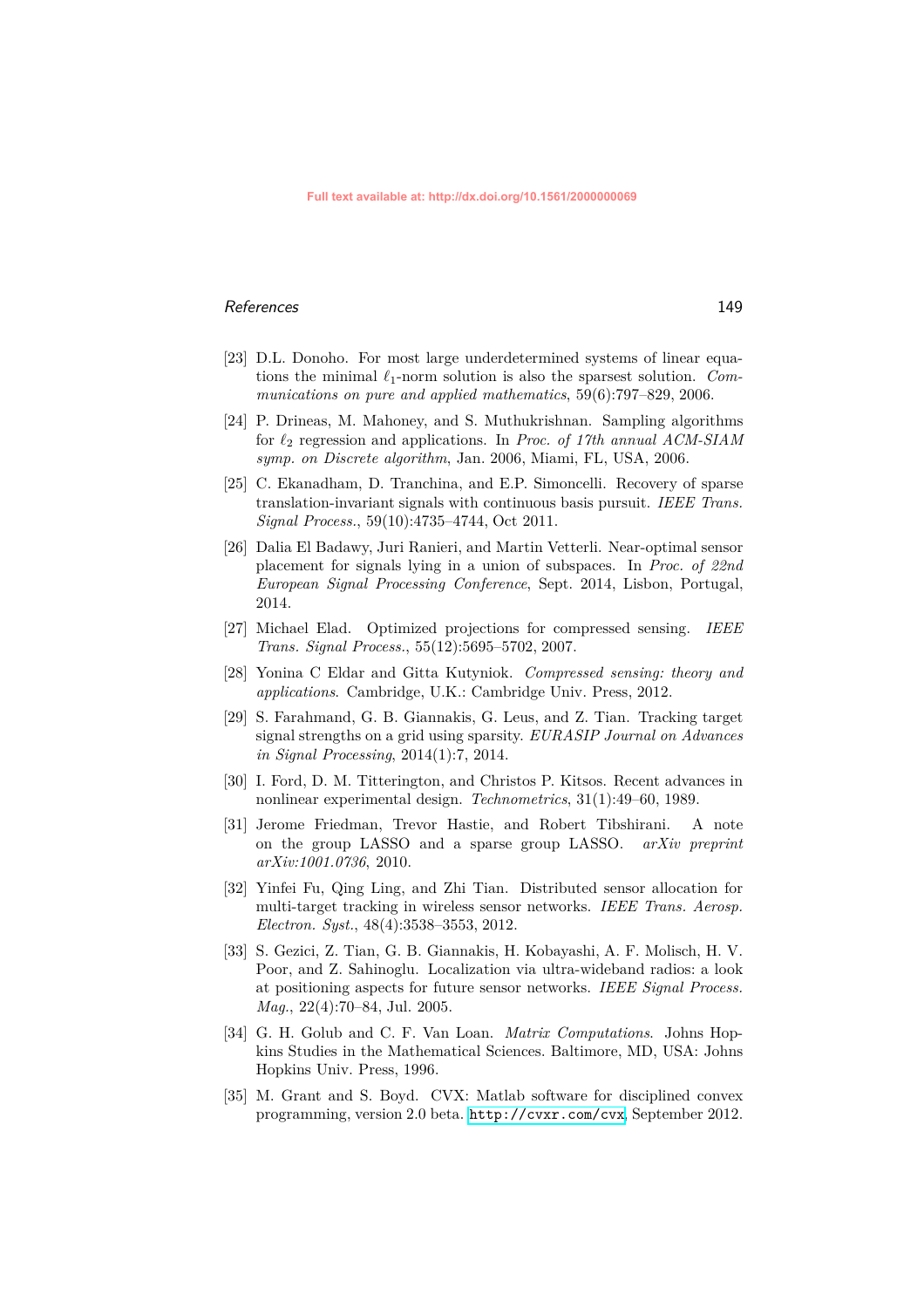- [36] T Grettenberg. Signal selection in communication and radar systems. *IEEE Trans. Inf. Theory*, 9(4):265–275, 1963.
- [37] F. Gustafsson and F. Gunnarsson. Mobile positioning using wireless networks: possibilities and fundamental limitations based on available wireless network measurements. *IEEE Signal Process. Mag.*, 22(4):41 – 53, Jul. 2005.
- [38] Jarvis Haupt, Robert Nowak, and Rui Castro. Adaptive sensing for sparse signal recovery. In *Proc. of IEEE 13th Digital Signal Processing Workshop and 5th IEEE Signal Processing Education Workshop*, Jan. 2009, Marco Island, Florida, USA, 2009.
- [39] M.L. Hernandez, T. Kirubarajan, and Y. Bar-Shalom. Multisensor resource deployment using Posterior Cramér-Rao bounds. *IEEE Trans. Aerosp. Electron. Syst.*, 40(2):399–416, 2004.
- [40] Wassily Hoeffding. Probability inequalities for sums of bounded random variables. *Journal of the American statistical association*, 58(301):13–30, 1963.
- [41] Shihao Ji, Ya Xue, and Lawrence Carin. Bayesian compressive sensing. *IEEE Trans. Signal Process.*, 56(6):2346–2356, 2008.
- [42] F. Jiang, J. Chen, and A. L. Swindlehurst. Linearly reconfigurable Kalman filtering for a vector process. In *Proc. of IEEE International Conference on Acoustics, Speech and Signal Processing*, May 2013, Vancouver, Canada, May 2013.
- [43] S. Joshi and S. Boyd. Sensor selection via convex optimization. *IEEE Trans. Signal Process.*, 57(2):451–462, Feb. 2009.
- [44] S.J. Julier and J.J. LaViola. On Kalman filtering with nonlinear equality constraints. *IEEE Trans. Signal Process.*, 55(6):2774–2784, June 2007.
- [45] T Kadota and Larry A Shepp. On the best finite set of linear observables for discriminating two Gaussian signals. *IEEE Trans. Inf. Theory*, 13(2):278–284, 1967.
- [46] G. Kail, S.P. Chepuri, and G. Leus. Robust censoring using metropolishastings sampling. *IEEE J. Sel. Topics Signal Process.*, 10(2):270–283, 2016.
- [47] T. Kailath. The divergence and Bhattacharyya distance measures in signal selection. *IEEE Trans. Commun. Technol.*, 15(1):52–60, February 1967.
- [48] S. M. Kay. *Fundamentals of Statistical Signal Processing: Estimation Theory*. Englewood Cliffs, NJ, USA: Prentice-Halll, 1993.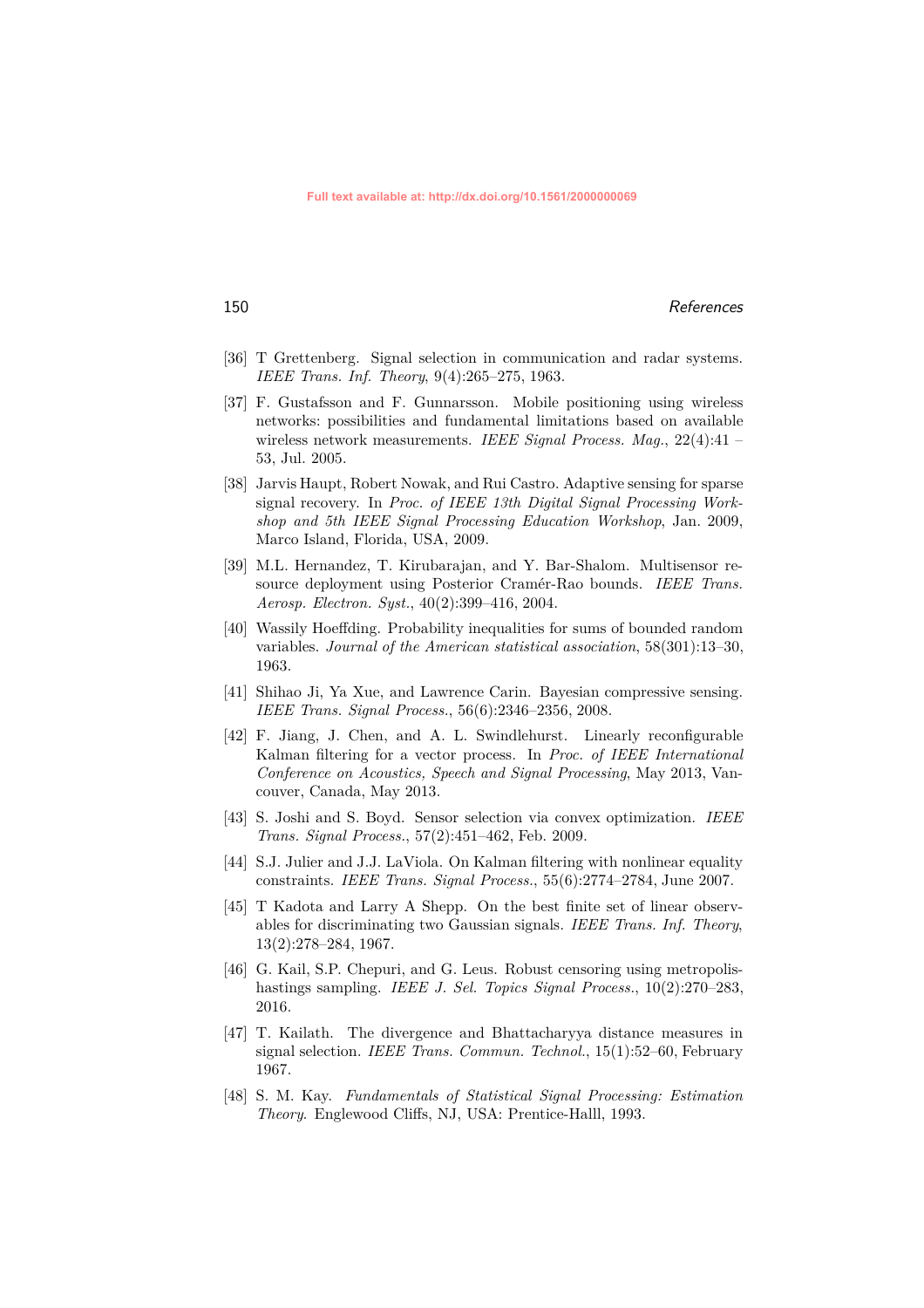- [49] V. Kekatos and G. B. Giannakis. From sparse signals to sparse residuals for robust sensing. *IEEE Trans. Signal Process.*, 59(7):3355–3368, 2011.
- [50] V. Kekatos, G. B. Giannakis, and B. Wollenberg. Optimal placement of phasor measurement units via convex relaxation. *IEEE Trans. Power Syst.*, 27(3):1521–1530, Aug. 2012.
- [51] HISASHI Kobayashi and JOHN B Thomas. Distance measures and related criteria. In *Proc. 5th Annu. Allerton Conf. Circuit and System Theory*, Oct. 1967, Monticello, IL, USA, 1967.
- [52] A. Krause and C. Guestrin. Near-optimal observation selection using submodular functions. In *Proc. of Twenty-Second Conference on Artificial Intelligence*, Jul. 2007, Vancouver, Canada, 2007.
- [53] A. Krause, A. Singh, and C. Guestrin. Near-optimal sensor placements in Gaussian processes: Theory, efficient algorithms and empirical studies. *The Journal of Machine Learning Research*, 9(2):235–284, Feb. 2008.
- [54] Andreas Krause. *Optimizing sensing: Theory and applications*. Ph.D. dissertation, School of Comput. Sci. Carnegie Mellon Univ., Pittsburgh, PA, United States, 2008.
- [55] Andreas Krause, H Brendan McMahan, Carlos Guestrin, and Anupam Gupta. Robust submodular observation selection. *The Journal of Machine Learning Research*, 9(12):2761–2801, 2008.
- [56] S. Kullback. *Information theory and statistics*. Hoboken, NJ, USA: John Wiley & Sons, 1959.
- <span id="page-21-0"></span>[57] S.S. Kumar, A. Zjajo, and R. van Leuken. Ctherm: An integrated framework for thermal-functional co-simulation of systems-on-chip. In *Proc. of the 23rd IEEE/Euromicro Conference on Parallel, Distributed and Network-Based Processing*, Mar. 2015, Turku, Finland, 2015.
- [58] Sijia Liu, Mohammad Fardad, Pramod K Varshney, and Engin Masazade. Optimal periodic sensor scheduling in networks of dynamical systems. *IEEE Trans. Signal Process.*, 62(12):3055–3068, 2014.
- [59] J. Lofberg. YALMIP : A toolbox for modeling and optimization in MAT-LAB. In *Proc. of International Symposium on Computer Aided Control System Design*, Sept. 2004, Taipei, Taiwan, 2004.
- [60] Dmitry M Malioutov, Sujay R Sanghavi, and Alan S Willsky. Sequential compressed sensing. *IEEE J. Sel. Topics Signal Process.*, 4(2):435–444, 2010.
- [61] Farokh Marvasti. *Nonuniform sampling: theory and practice*. New York, USA: Kluwer Academic/Plenum Publishers, 2001.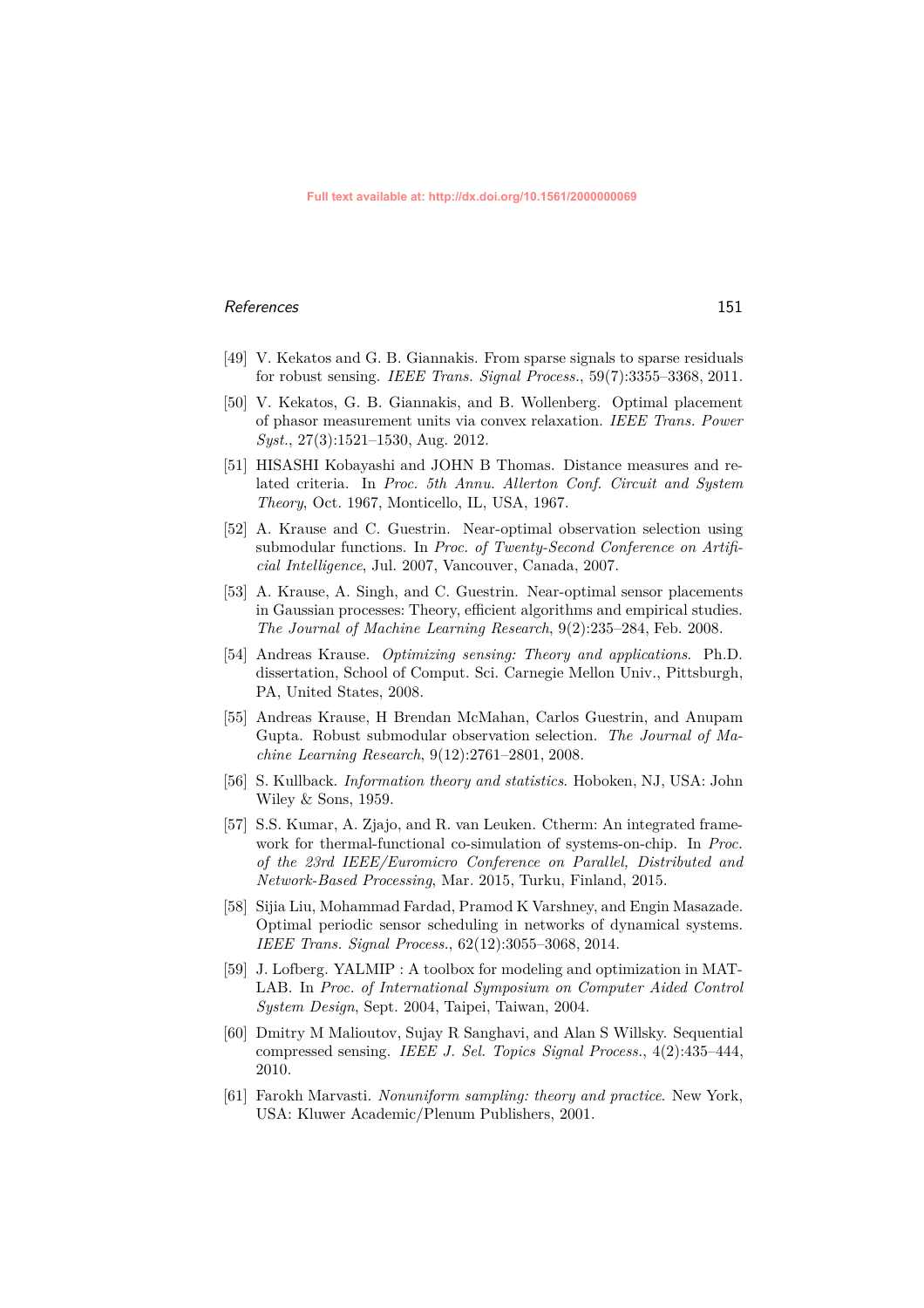- [62] P. Marziliano and M. Vetterli. Reconstruction of irregularly sampled discrete-time bandlimited signals with unknown sampling locations. *IEEE Trans. Signal Process.*, 48(12):3462–3471, 2000.
- [63] E. Masazade, M. Fardad, and P.K. Varshney. Sparsity-promoting extended Kalman filtering for target tracking in wireless sensor networks. *IEEE Signal Process. Lett.*, 19(12):845–848, 2012.
- <span id="page-22-1"></span>[64] Seda Ogrenci Memik, Rajarshi Mukherjee, Min Ni, and Jieyi Long. Optimizing thermal sensor allocation for microprocessors. *IEEE Trans. Comput.-Aided Design Integr. Circuits Syst.*, 27(3):516–527, 2008.
- [65] Todd K Moon and Wynn C Stirling. *Mathematical methods and algorithms for signal processing*. Englewood Cliffs, NJ, USA: Prentice-Hall, 2000.
- [66] E. J. Msechu and G. B. Giannakis. Sensor-centric data reduction for estimation with WSNs via censoring and quantization. *IEEE Trans. Signal Process.*, 60(1):400–414, 2012.
- [67] George L Nemhauser, Laurence A Wolsey, and Marshall L Fisher. An analysis of approximations for maximizing submodular set functions— I. *Mathematical Programming*, 14(1):265–294, 1978.
- [68] C. H. Papadimitriou. *Computational complexity*. Hoboken, NJ, USA: John Wiley & Sons, 2003.
- <span id="page-22-0"></span>[69] N. Patwari, J. N. Ash, S. Kyperountas, A. O. Hero III, R.L. Moses, and N.S. Correal. Locating the nodes: cooperative localization in wireless sensor networks. *IEEE Signal Process. Mag.*, 22(4):54 – 69, Jul. 2005.
- [70] Boris Polyak, Mikhail Khlebnikov, and Pavel Shcherbakov. An LMI approach to structured sparse feedback design in linear control systems. In *Proc. of European Control Conference (ECC)*, Jul. 2013, Zurich, Switzerland, 2013.
- [71] F. Pukelsheim. *Optimal design of experiments*, volume 50. Philadelphia, PA: SIAM, 1993.
- [72] Zhi Quan, William J Kaiser, and Ali H Sayed. Innovations diffusion: A spatial sampling scheme for distributed estimation and detection. *IEEE Trans. Signal Process.*, 57(2):738–751, 2009.
- [73] Constantino Rago, Peter Willett, and Yaakov Bar-Shalom. Censoring sensors: A low-communication-rate scheme for distributed detection. *IEEE Trans. Aerosp. Electron. Syst.*, 32(2):554–568, 1996.
- [74] J. Ranieri, A. Chebira, and M. Vetterli. Near-optimal sensor placement for linear inverse problems. *IEEE Trans. Signal Process.*, 62(5):1135– 1146, Mar. 2014.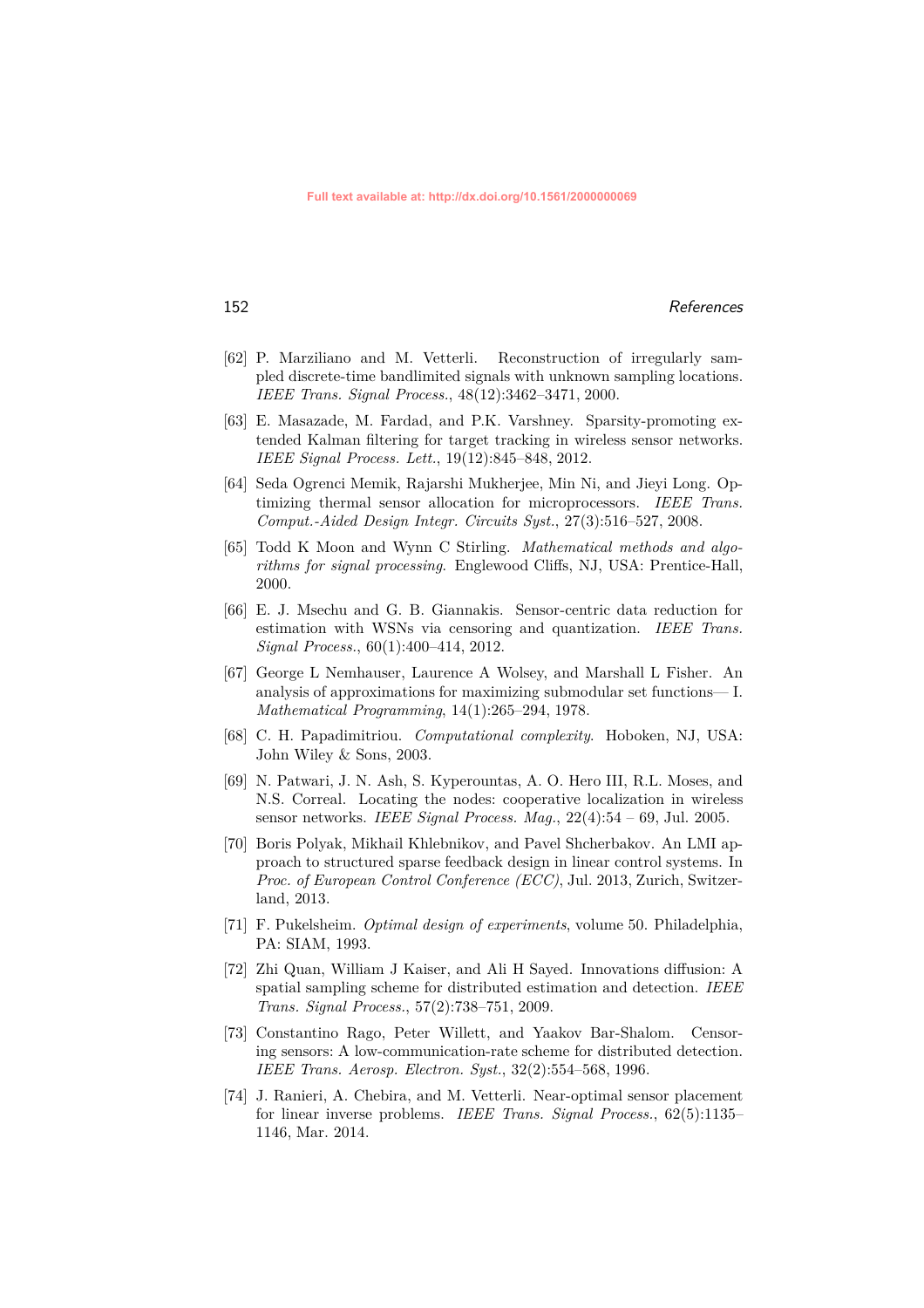- [75] Juri Ranieri and Martin Vetterli. Near-optimal source placement for linear physical fields. In *Proc. of IEEE International Conference on Acoustics, Speech and Signal Processing*, May 2014, Florence, Italy, 2014.
- [76] S. Rao, S. P. Chepuri, and G. Leus. Greedy sensor selection for non-linear models. In *Proc. of the IEEE Workshop on Comp. Adv. in Multi-Sensor Adaptive Processing*, Dec. 2015, Cancun, Mexico, 2015.
- [77] T.J. Rothenberg. Identification in parametric models. *Econometrica: Journal of the Econometric Society*, 39(3):577–591, 1971.
- [78] Louis L Scharf. *Statistical signal processing*. Reading, MA, USA: Addison-Wesley, 1991.
- [79] M. Shamaiah, S. Banerjee, and H. Vikalo. Greedy sensor selection: Leveraging submodularity. In *Proc. of 49th IEEE Conference on Decision and Control*, Dec. 2010, Atlanta, Georgia, USA, 2010.
- [80] K. Slavakis, G. Giannakis, and G. Mateos. Modeling and optimization for big data analytics:(statistical) learning tools for our era of data deluge. *IEEE Signal Process. Mag.*, 31(5):18–31, 2014.
- [81] P. Stoica and B. C. Ng. On the Cramér-Rao bound under parametric constraints. *IEEE Signal Process. Lett.*, 5(7):177–179, July 1998.
- [82] Jos F Sturm. Using SeDuMi 1.02, a MATLAB toolbox for optimization over symmetric cones. *Optimization methods and software*, 11(1-4):625– 653, 1999.
- [83] Youngchul Sung, Lang Tong, and H Vincent Poor. A large deviations approach to sensor scheduling for detection of correlated random fields. In *Proc. of IEEE International Conference on Acoustics, Speech and Signal Processing*, pages Mar. 2005, Philadelphia, PA, USA, 2005.
- [84] Robert Tibshirani, Michael Saunders, Saharon Rosset, Ji Zhu, and Keith Knight. Sparsity and smoothness via the fused LASSO. *Journal of the Royal Statistical Society: Series B (Statistical Methodology)*, 67(1):91– 108, 2005.
- [85] P. Tichavsky, C.H. Muravchik, and A. Nehorai. Posterior Cramér-Rao bounds for discrete-time nonlinear filtering. *IEEE Trans. Signal Process.*, 46(5):1386–1396, 1998.
- [86] PP Vaidyanathan. Generalizations of the sampling theorem: Seven decades after Nyquist. *IEEE Trans. Circuits Syst. I: Fundamental Theory and Applications*, 48(9):1094–1109, 2001.
- [87] Alle-Jan van der Veen and Stefan J Wijnholds. Signal processing tools for radio astronomy. In *Handbook of Signal Processing Systems*, pages 421–463. Springer, 2013.